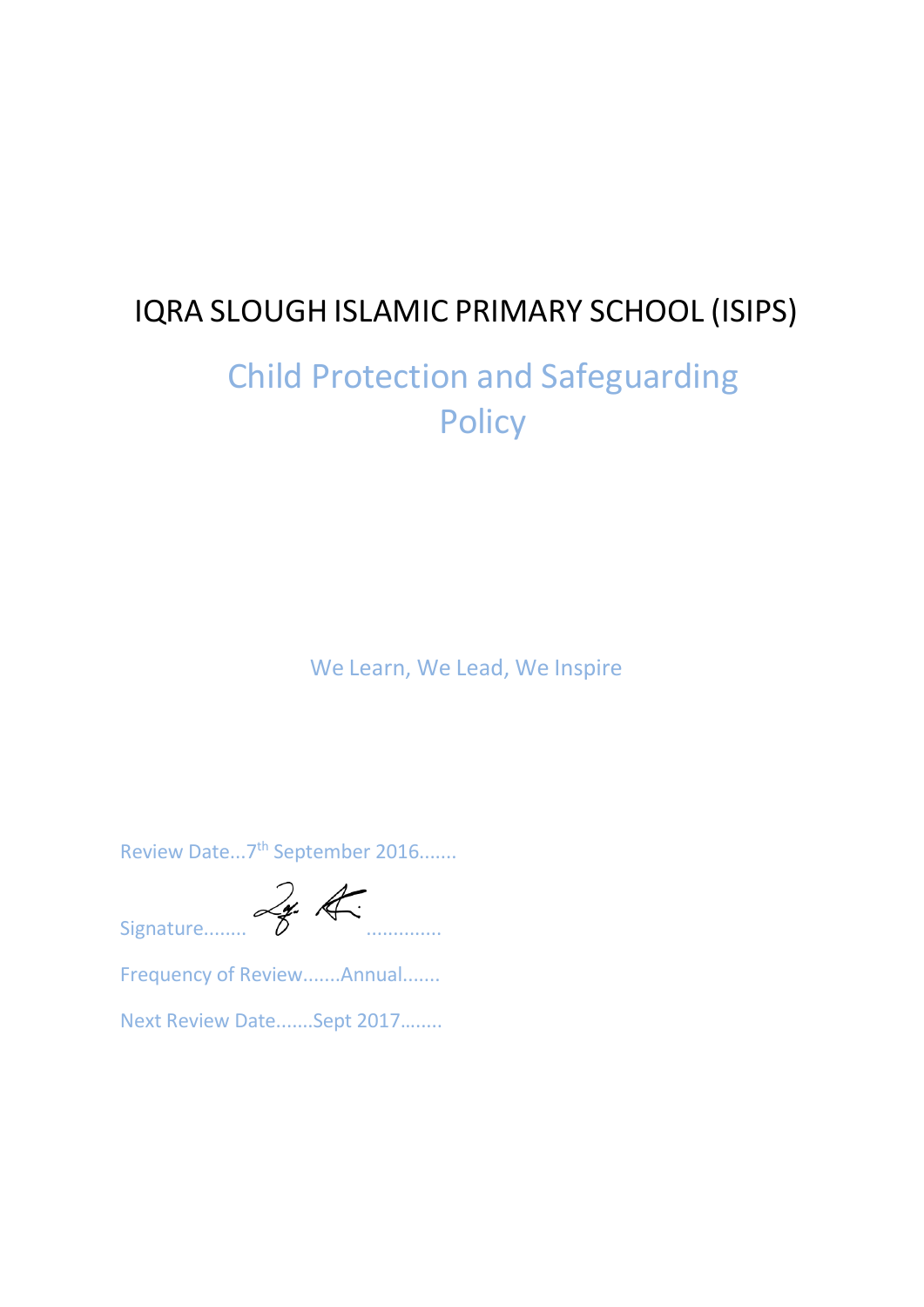# **Child Protection and Safeguarding Policy 2016-17**

| <b>Governors' Committee Responsible:</b> . Safeguarding Committee |                                                                                        |
|-------------------------------------------------------------------|----------------------------------------------------------------------------------------|
|                                                                   |                                                                                        |
| <b>Nominated Lead Member of Staff:</b>                            | Miss P Dhillon (Assistant Headteacher for<br>Inclusion)<br>pdhillon@iqra.slough.sch.uk |
|                                                                   | sspurling@iqra.slough.sch.uk                                                           |
|                                                                   | sikram@iqra.slough.sch.uk                                                              |
| <b>Status fit Review Cycle:  Statutory Annual</b>                 |                                                                                        |
| Next Review Date:  September 2017                                 |                                                                                        |

# **Related Policies and Documents**

This Policy is one of a series in the Schools integrated safeguarding portfolio. Other policies related to safeguarding include:

- Behaviour for Learning
- Whistle-blowing
- Anti-bullying Health & Safety Attendance Curriculum PSHE
- SMSC
- Administration of medicines
- Sex and Relationships Education Acceptable Use and E-Safety
- Safer Recruitment
- Complaints Policy and Procedure
- Staff Code of Conduct
- Policy for Looked After Children
- Allegations against staff
- Drug Education
- Intimate Care policy
- Reasonable Force Policy
- Specific Abuse Awareness Policy
- Keeping Children Safe in Education (DfE 2015)
- Working Together to Safeguard Children (HM Government 2015)
- What to do if you're worried a child is being abused (HM Government 2015)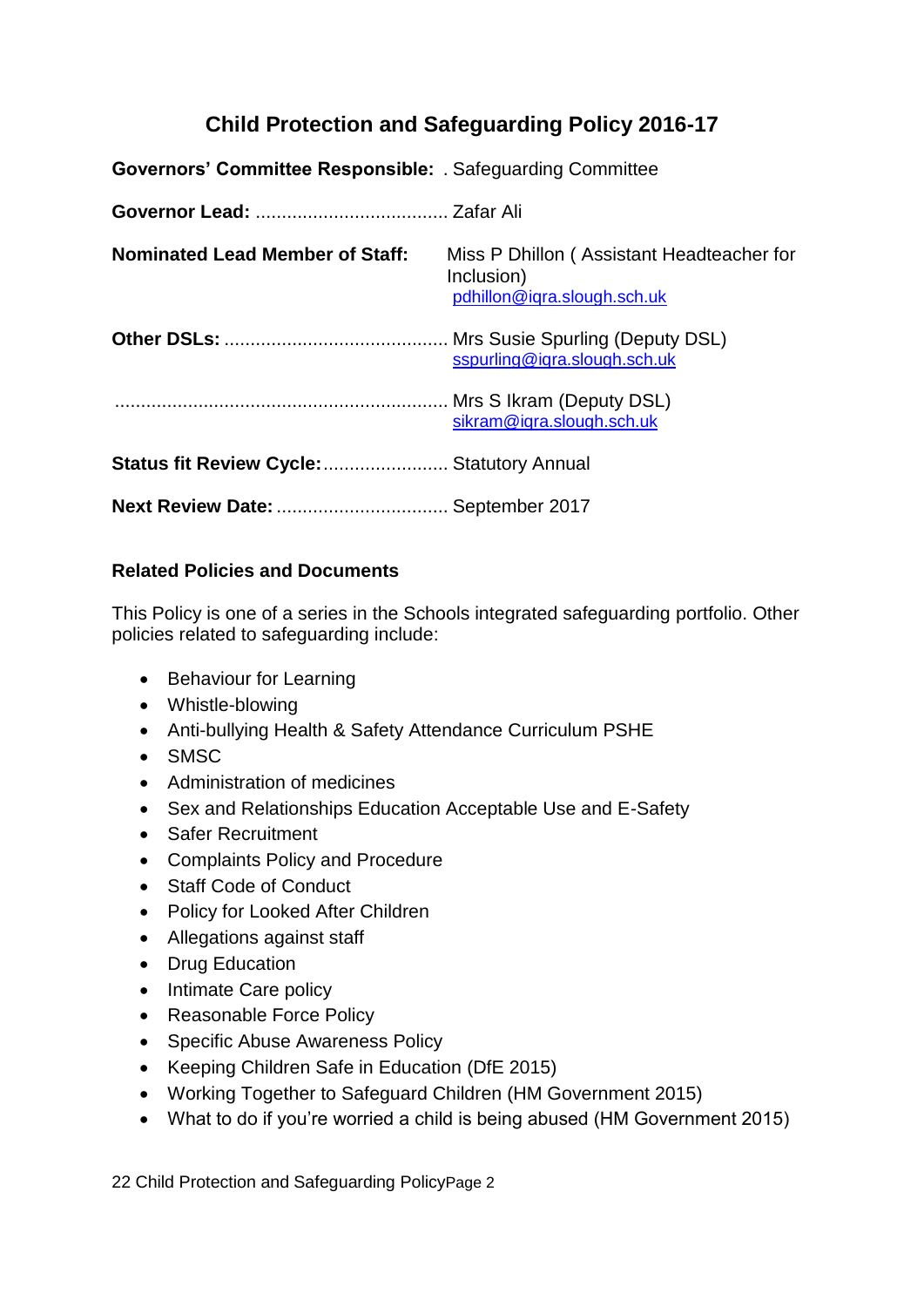- Information Sharing (HM Government 2015)
- Disqualification under the Childcare Act 2006 : Statutory guidance for local authorities, maintained schools, academies and free schools (February 2015)

The procedures contained in this Policy apply to all staff, volunteers, Governors and Directors.

# **1. Introduction**

- 1.1 This policy has been developed in accordance with the Head teachers established by the Children Acts 1989 and 2004; the Education Act 2002, and in line with government publications: 'Working Together to Safeguard Children' 2015, 'What to do if You are Worried a Child is Being Abused' 2015. The guidance reflects, both 'Keeping Children Safe in Education' 2015, and Slough Safeguarding Children Board SSCB Child Protection Procedures
- 1.2 The Governing body takes seriously its responsibility under section 175 of the Education Act 2002 to safeguard and promote the welfare of children; and to work together with other agencies to ensure adequate arrangements within our school to identify, assess, and support those children who are suffering harm.
- 1.3 We recognise that all adults, including temporary staff, volunteers and governors, have a full and active part to play in protecting our children from harm, and that the child's welfare is our paramount concern.
- 1.4 All staff believe that our school should provide a caring, positive safe and stimulating environment that promotes the social, physical and moral development of the individual child.
- 1.5 There is a statutory duty to provide an Annual Report to the Governing Body on Safeguarding Children which enable the Governing Body to monitor compliance with the requirements of the "Keeping Children Safe in Education 2015" and to identify areas for improvement. A copy of the completed Annual Report should be appended to the minutes of the Governing Body meeting where the Safeguarding Report is given.

The aims of this policy are:

1.5.1. To support the child's development in ways that will foster security, confidence and independence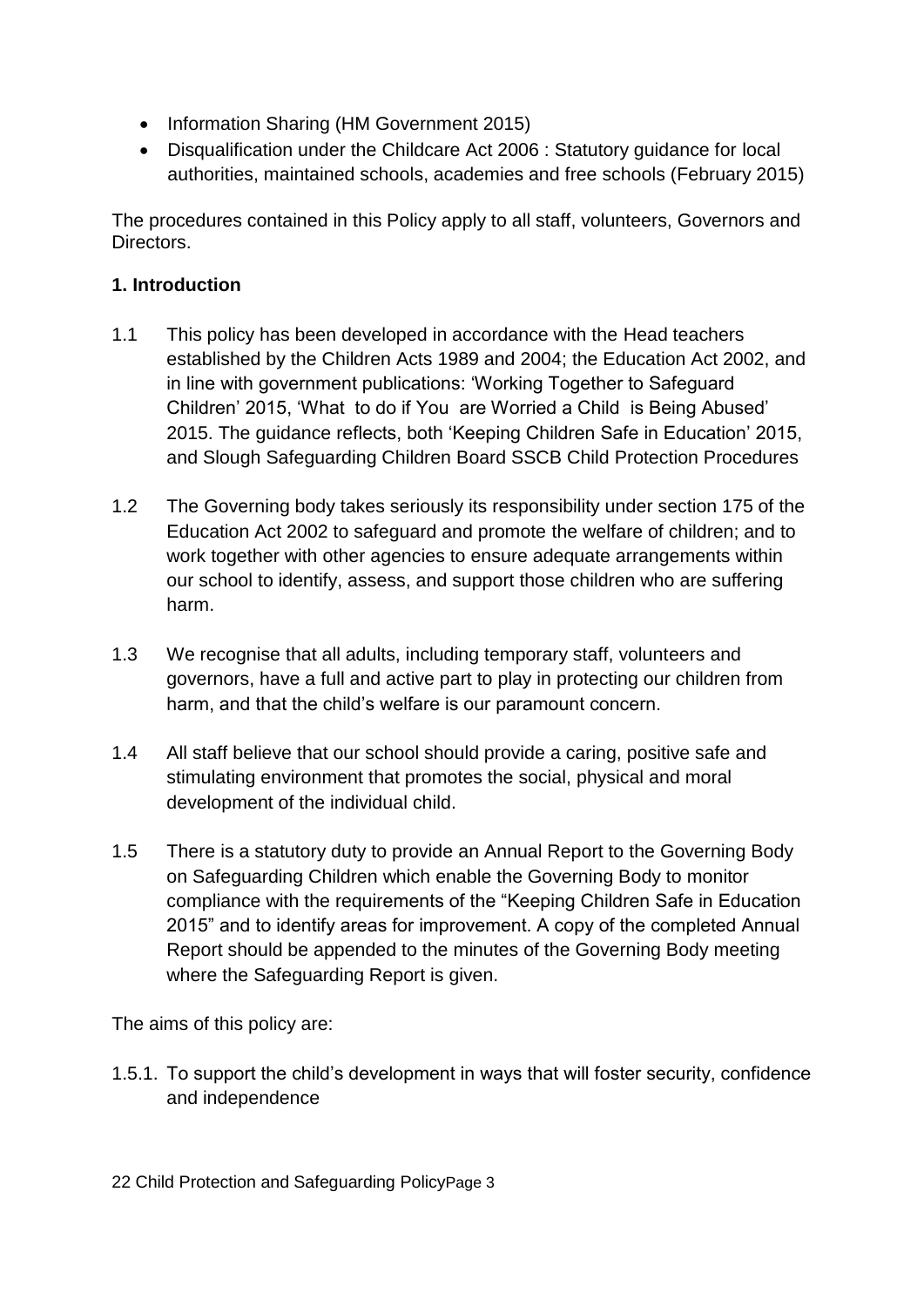- 1.5.2. To provide an environment in which children and young people feel safe, secure, valued and respected, and feel confident, and know how to approach adults if they are in difficulties, believing they will be effectively listened to
- 1.5.3. To raise the awareness of all teaching and non-teaching staff of the need to safeguard children and of their responsibilities in identifying and reporting possible cases of abuse (reference appendices 1 and 2)
- 1.5.4. To provide a systematic means of monitoring children known or thought to be at risk of harm, and ensure we, the school, contribute to assessments of need and support packages for those children.
- 1.5.5. To emphasise the need for good levels of communication between all members of staff.
- 1.5.6. To develop a structured procedure within the school this will be followed by all members of the school community in cases of suspected abuse
- 1.5.7. To develop and promote effective working relationships with other agencies, especially the Police and Social Care.
- 1.5.8. To ensure that all staff working within our school who have substantial access to children have been checked as to their suitability, including verification of their identity, qualifications, and a satisfactory DBS check (according to guidance) , and a central record is kept for audit.
- 1.5.9 The school endeavours to ensure that 'safe' staff are employed, and 'safe' volunteers work with children by following the guidance in Keeping Children Safe in Education (2015).

Safer recruitment means that all applicants will (Refer to Safer Recruitment Policy):

- complete an application form which includes their employment history
- provide two referees, including at least one who can comment on the applicant's suitability to work with children
- provide evidence of identity and qualifications
- be checked in accordance with the Disclosure and Barring Service (DBS) regulations as appropriate to their role
- provide evidence of their right to work in the UK
- consider further checks if the applicant has lived or worked outside the UK
- be interviewed by a panel of at least two school leaders.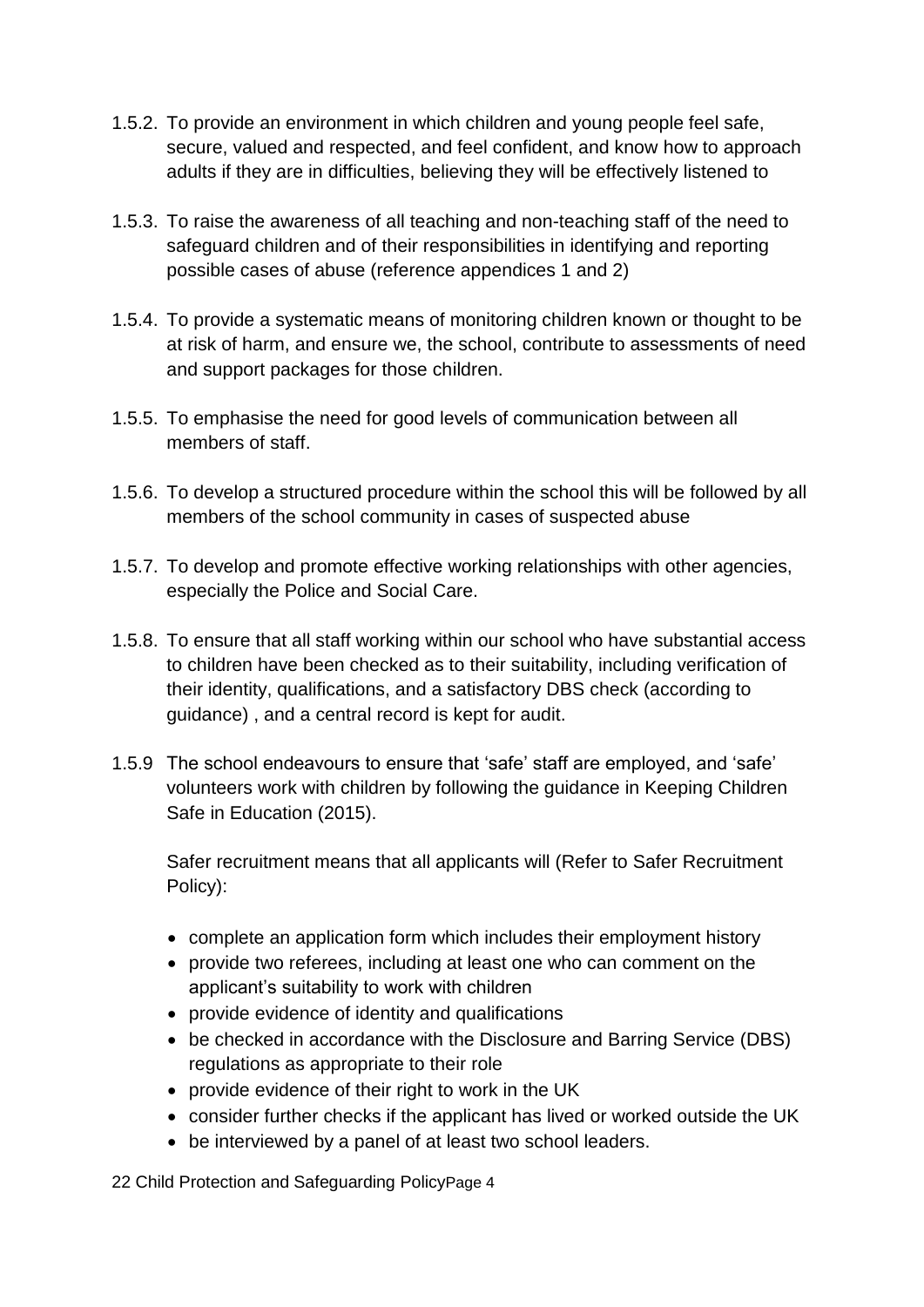# **2. Safe School, Safe Staff**

We will ensure that:

- 2.1.1. All members of the governing body understand and fulfil their responsibilities, namely to ensure that:
	- there is a Child Protection & Safeguarding Policy together with a staff behaviour (code of conduct) policy
	- the school operates safer recruitment procedures by ensuring that there is at least one person on every recruitment panel that has completed Safer Recruitment training
	- when appointing staff, the school checks: identification, an enhanced DBS certificate, the barred list, for mental and physical fitness, for the right to work in the UK, that professional qualifications have been verified, whether the person is prohibited from teaching and, make further checks if the applicant has lived or worked overseas
	- the school has procedures for dealing with allegations of abuse against staff and volunteers and to make a referral to the DBS if a person in regulated activity has been dismissed or removed due to safeguarding concerns, or would have had they not resigned
	- the school has in place procedures for Disqualification under the Childcare Act 2006 checks. These checks have been added into the school's single central record. (See Appendix 7).
	- a senior leader has Designated Safeguarding Lead (DSL) responsibility
	- on appointment, the DSLs undertake interagency training and also undertake DSL 'New to Role' and the 'Update' Course every 2 years
	- all other staff have Safeguarding training updated as appropriate
	- any weaknesses in Child Protection are remedied immediately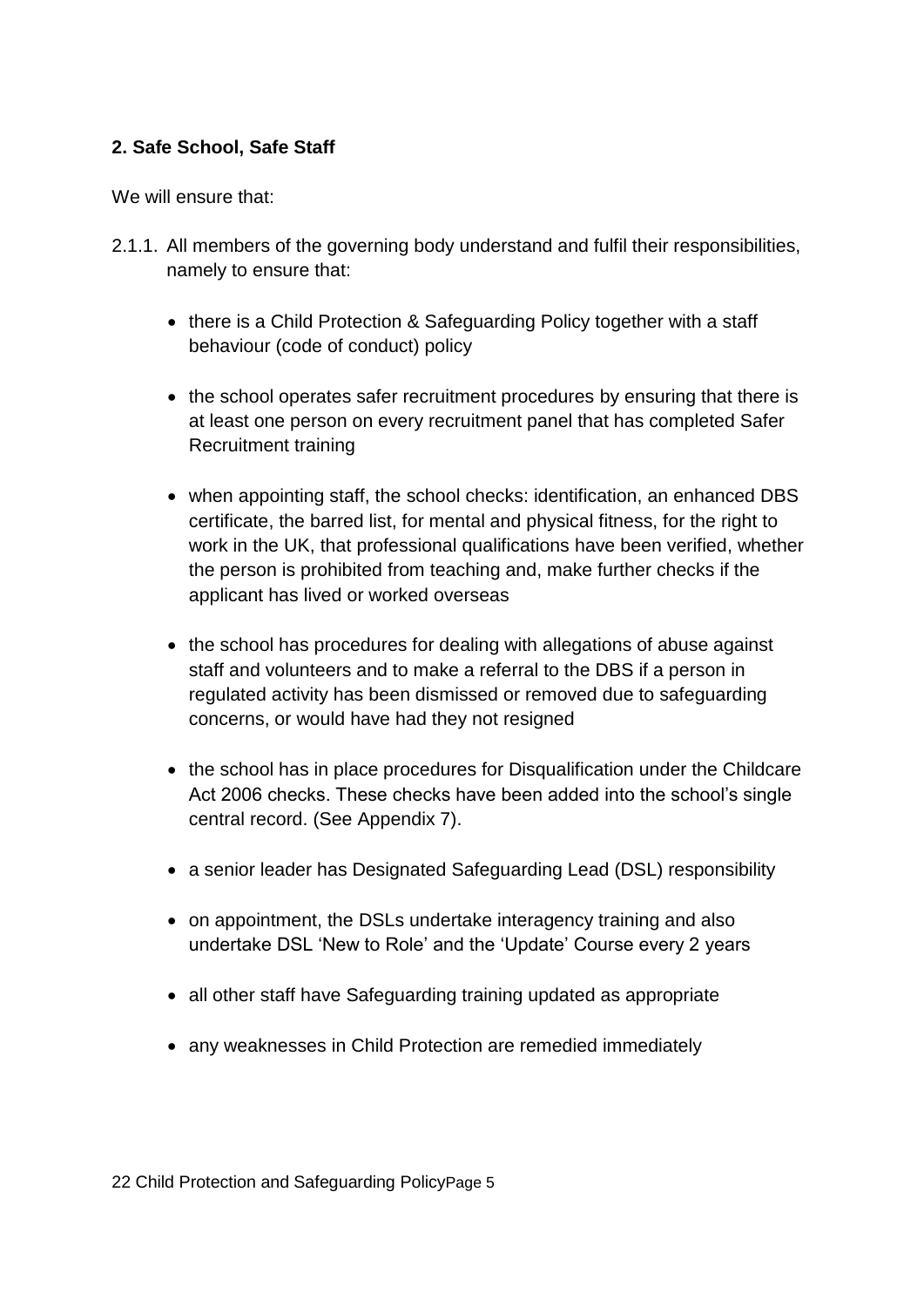- a member of the Governing Body, usually the Chair, is nominated to liaise with the LA on Child Protection issues and in the event of an allegation of abuse made against the Head teacher
- Child Protection & Safeguarding policy and procedures are reviewed annually and that the Child Protection & Safeguarding policy is available to parents on the school website or by other means
- the Governing Body considers how children may be taught about safeguarding. This may be part of a broad and balanced curriculum covering relevant issues through personal social health and economic education (PSHE) and/or for maintained schools through sex and relationship education (SRE)
- 2.1.2. The DSL's who are involved in recruitment and at least one member of the governing body will also complete Safer Recruitment Training either face-toface or online (on the NSPCC website). This is to ensure that there is always one person with Safer Recruitment training involved in every appointment panel.
- 2.1.3. All members of staff and volunteers are provided with child protection awareness information at induction, including in their arrival pack, the school safeguarding statement so that they know who to discuss a concern with.
- 2.1.4. All members of staff are trained in and receive regular updates in e-safety and reporting concerns (Ref Appendix 5)
- 2.1.5. All other staff and governors, have child protection awareness training, updated by the DSL as appropriate, to maintain their understanding of the signs and indicators of abuse.
- 2.1.6. All members of staff, volunteers, and governors know how to respond to a child who discloses abuse.
- 2.1.7. All parents/carers are made aware of the responsibilities of staff members with regard to child protection procedures through publication of the school's Child Protection Policy, and reference to it in our Parents' Handbook and School Prospectus
- 2.1.8. Our lettings policy will seek to ensure the suitability of adults working with children on school sites at any time.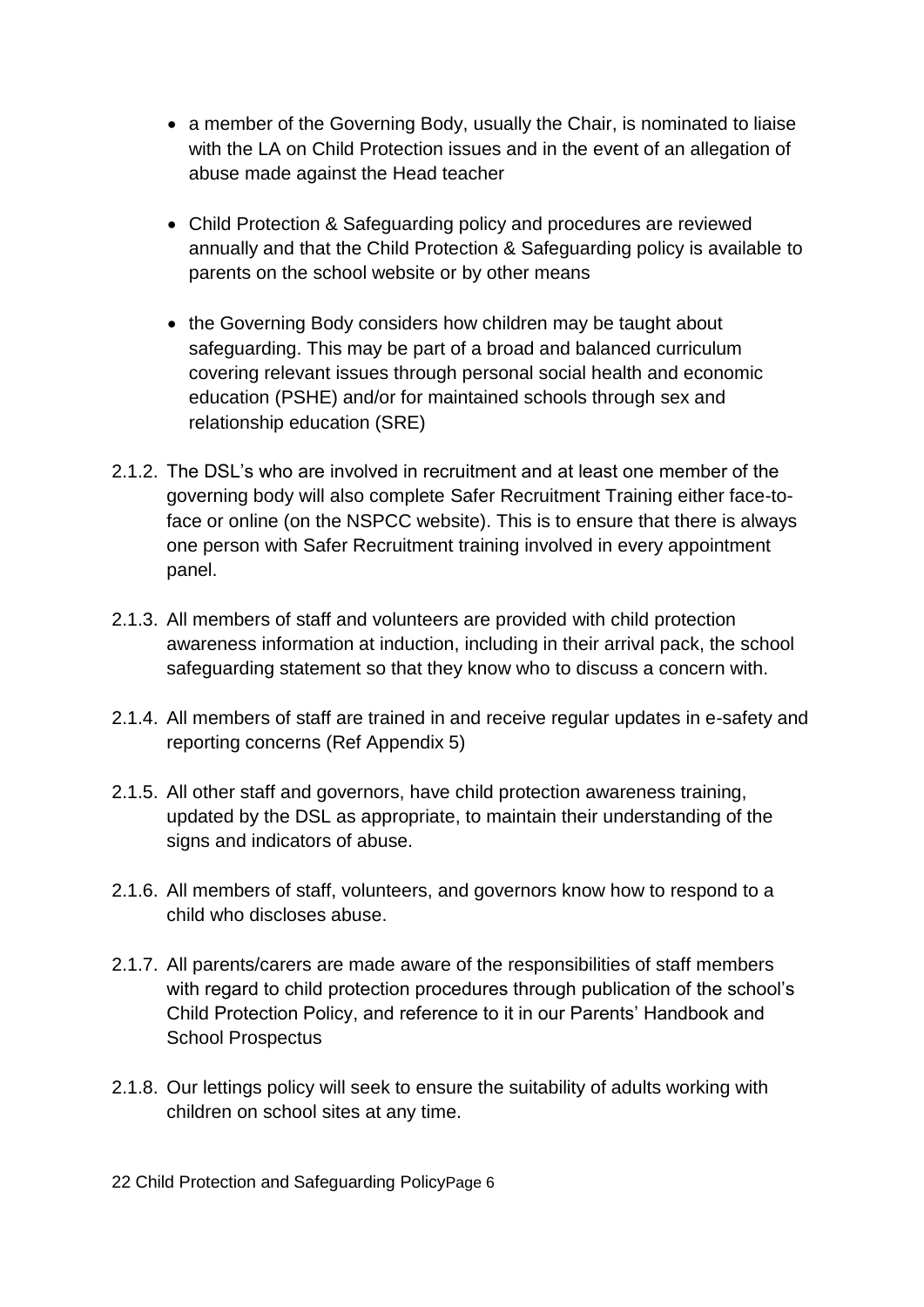- 2.1.9. Community users organising activities for children are aware of the school's child protection guidelines and procedures
- 2.1.10. We will ensure that child protection concerns or allegations against adults working in the school are referred to the local authority Designated Officer for advice (appendix 5), and that any member of staff found not suitable to work with children will be notified to the Disclosure and Barring Service (DBS) for consideration for barring, following resignation, dismissal, or when we cease to use their service as a result of a substantiated allegation, in the case of a volunteer.
- 2.1.11 The governing body, along with the Head teacher, will ensure that a Designated Teacher is appointed with Looked After Children Responsibilities. This designated teacher will work in co-operation with the Head Teacher as the named staff responsible for ensuring that all looked after children have equal access to all learning opportunities in line with their peers. The Head Teacher and Designated Teacher also have specific responsibilities for supporting the rest of the staff in their training and work with looked after children (see Policy for Looked After Children).
- 2.2 Our procedures will be regularly reviewed and up-dated (annually) or immediately when new guidance is issued.
- 2.3 The name of the designated members of staff for Safeguarding, the Designated Safeguarding Lead Officers, will be clearly advertised in the school, with a statement explaining the school's role in referring and monitoring cases of suspected abuse.
- 2.4 All new members of staff will be given a copy of our safeguarding statement, and child protection policy, with the DSLs' names clearly displayed, as part of their induction into the school.
- 2.5 The policy is available publicly either on the school website or by other means. Parents/carers are made aware of this policy and their entitlement to have a copy of it via the school prospectus/newsletter/website
- 2.6 Staff are made aware of any updates in Safeguarding through training which is delivered via:
	- School INSETs
	- Daily morning briefings (if the need arises to share concerns or Weekly Safeguarding Fridays) External Visitors/Consultants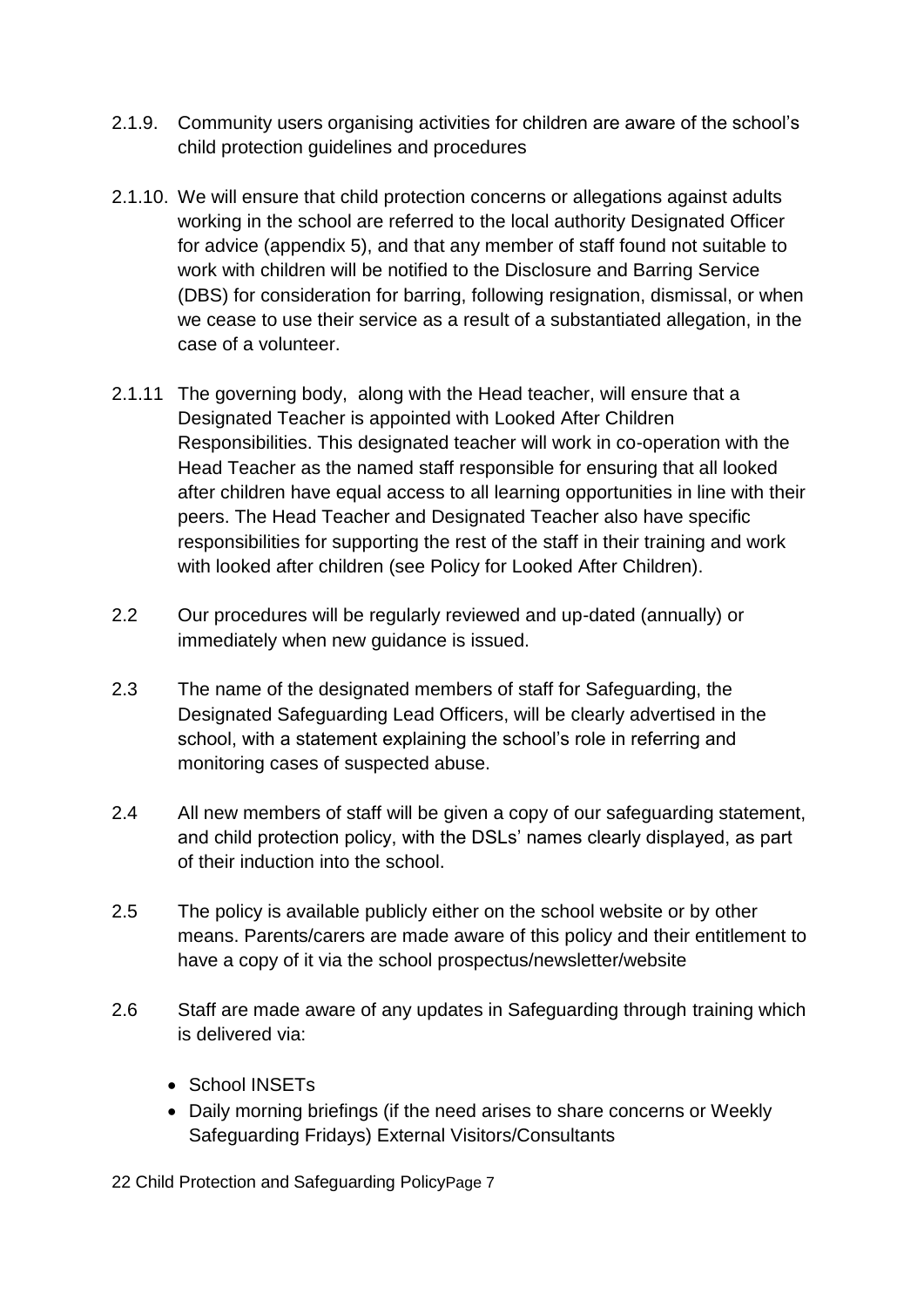- Link Governor Reports (Termly)
- New Staff Safeguarding Induction (delivered in-house by DSL)

# **3. Responsibilities**

- 3.1 The designated DSLs are responsible for:
- 3.1.1 Referring a child if there are concerns about possible abuse, to the Children's Services Area Team, and as a focal point for staff to discuss concerns. Referrals should be made in writing, following a telephone call using the Multi Agency Referral Form
- 3.1.2. Keeping written records of concerns about a child even if there is no need to make an immediate referral.
- 3.1.3. Ensuring that all such records are kept confidentially and securely and are separate from a child's school records, until the child's 25th birthday, and are copied on to the child's next school or college.
- 3.1.4. Ensuring that an indication of the existence of the additional file in 3.1.3 above is marked on the child's records
- 3.1.5. Liaising with other agencies and professionals
- 3.1.6. Ensuring that either they or the staff member attend case conferences, core groups, or other multi-agency planning meetings, contribute to assessments, and provide a report which has been shared with the parents.
- 3.1.7. Ensuring that any child currently with a child protection plan who is absent in the educational setting without explanation for two days is referred to their key worker's Social Care Team.
- 3.1.8. Organising child protection induction, and regularly update training for all school staff.
- 3.1.9. Providing, with the Head teacher, an annual report for the governing body, detailing any changes to the policy and procedures; training undertaken by the DSL, and by all staff and governors; number and type of incidents/cases, and number of children on the child protection register (anonymised)

# **4. Supporting Children**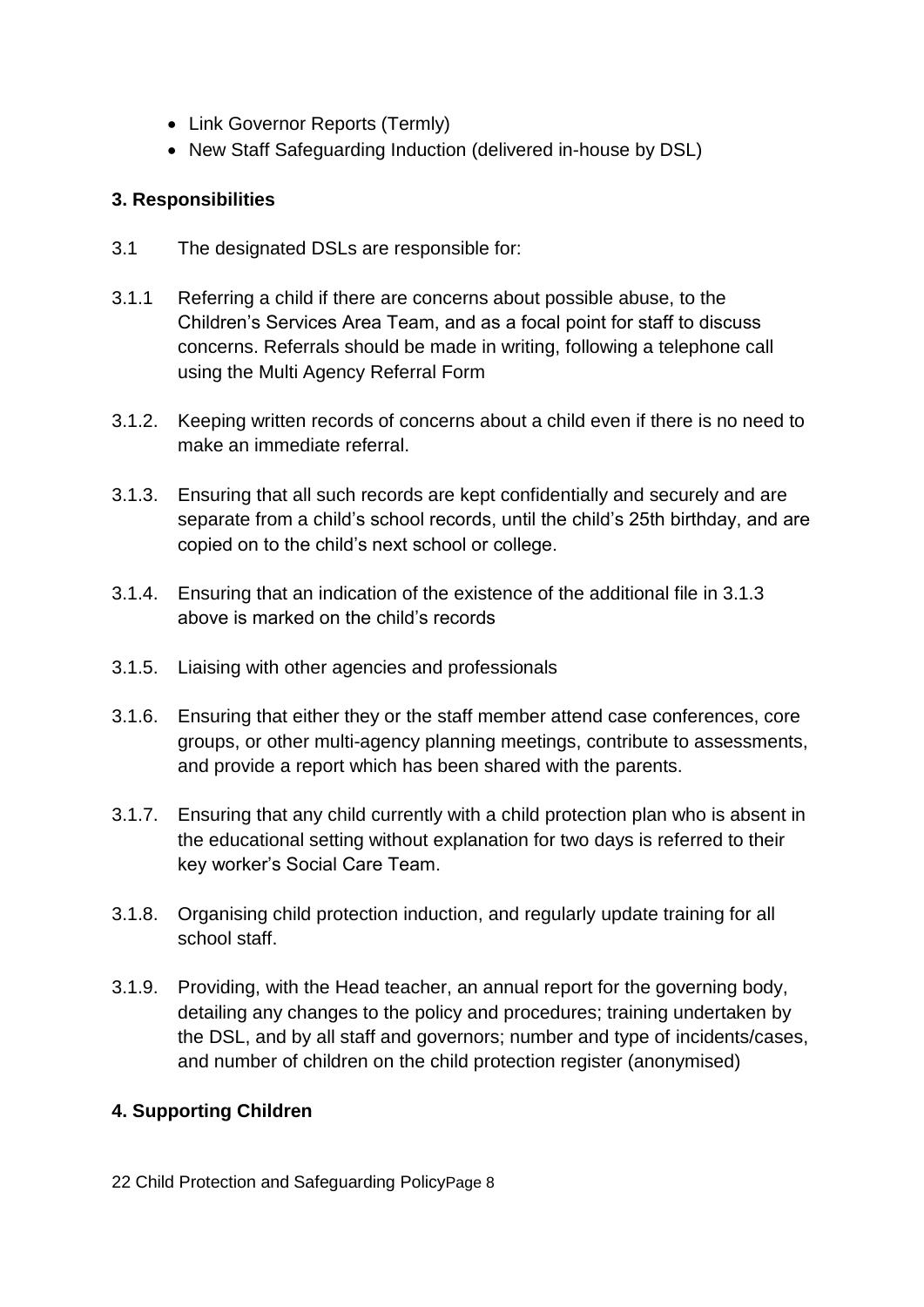- 4.1 We recognise that a child who is abused or witnesses violence may feel helpless and humiliated, may blame themselves, and find it difficult to develop and maintain a sense of self-worth.
- 4.2 We recognise that the school may provide the only stability in the lives of children who have been abused or who are at risk of harm.
- 4.3 We accept that research shows that the behaviour of a child in these circumstances may range from that which is perceived to be normal to aggressive or withdrawn.
- 4.4 Our school will support all children by:
- 4.4.1 Encouraging self-esteem and self-assertiveness, through the curriculum as well as our relationships, whilst not condoning aggression or bullying.
- 4.4.2 Promoting a caring, safe and positive environment within the school.
- 4.4.3 Liaising and working together with all other support services and those agencies involved in the safeguarding of children.
- 4.4.4 Notifying Social Care as soon as there is a significant concern
- 4.4.5 Providing continuing support to a child about whom there have been concerns who leaves the school by ensuring that appropriate information is copied under confidential cover to the child's new setting and ensuring the school medical records are forwarded as a matter of priority.
- 4.5 Providing support through the broad and balanced curriculum

Iqra Primary School acknowledges the important role that the curriculum can play in the prevention of abuse and in the preparation of our child's for the responsibilities of adult life and citizenship. It is expected that all curriculum coordinators will consider the opportunities that exist in their area of responsibility for addressing the 'Keeping Children Safe in Education: Statutory guidance for schools and colleges April 2015'. As appropriate, the curriculum will be used to build resilience, help child's to keep safe and to know how to ask for help if their safety is threatened.

As part of developing a healthy, safer lifestyle, child's will be taught, for example: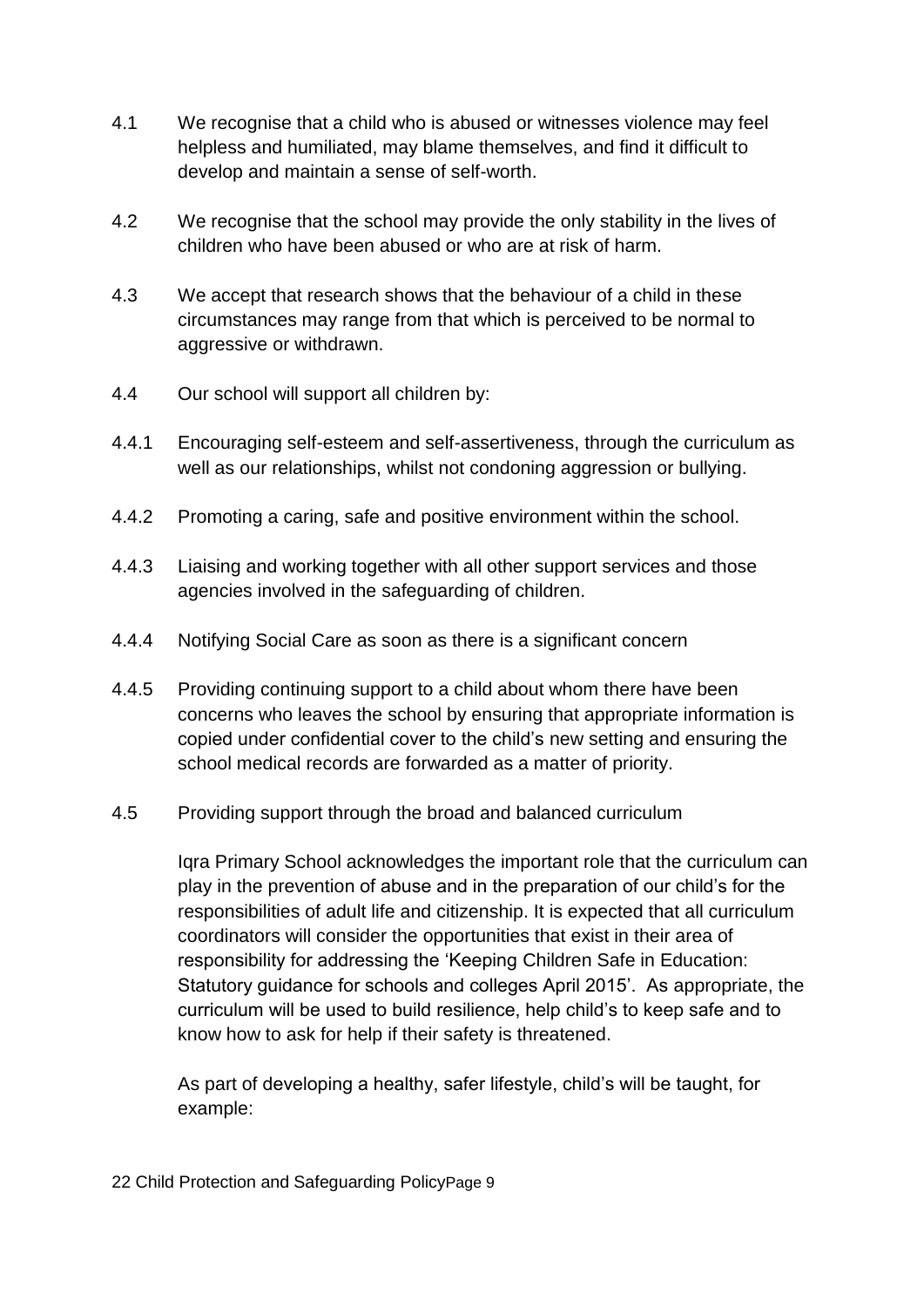- To recognise and manage risks in different situations and then decide how to behave responsibly
- To judge what kinds of physical contact are acceptable and unacceptable
- To recognise when pressure from others (including people they know) threatens their personal safety and well- being; including knowing when and where to get help
- To use assertiveness techniques to resist unhelpful pressure
- Emotional literacy:
	- o Knowing your feelings.
	- o Ability to listen to others and having a sense of empathy
	- o Learning to manage our emotions.
	- o Repairing emotional problems
	- o Putting it all together: emotional interactivity

All computer equipment and internet access within the school will be subject to appropriate "parental controls" and Internet Safety Rules (more information can be sought from the E- safety policy).

#### 4.6 Attendance

- It is recognised by Iqra School that full attendance at school is important to the well-being of all children and enables them to access the opportunities made available to them at school. Attendance is monitored closely and the Attendance Officer works closely with the Education Social Work Service when the patterns of absence are of concern.
- The School is aware that a child going missing from education is a potential indicator of abuse and neglect, including sexual abuse and sexual exploitation. The DSL will monitor unauthorised absence, particularly where children go missing on repeated occasions and will follow the Department for Education's legal requirements for schools in respect of recording and reporting of children who leave school without any known destination.
- The Schools Attendance Policy is set out in a separate document and is reviewed regularly by the Governing Body.

# **5. Confidentiality**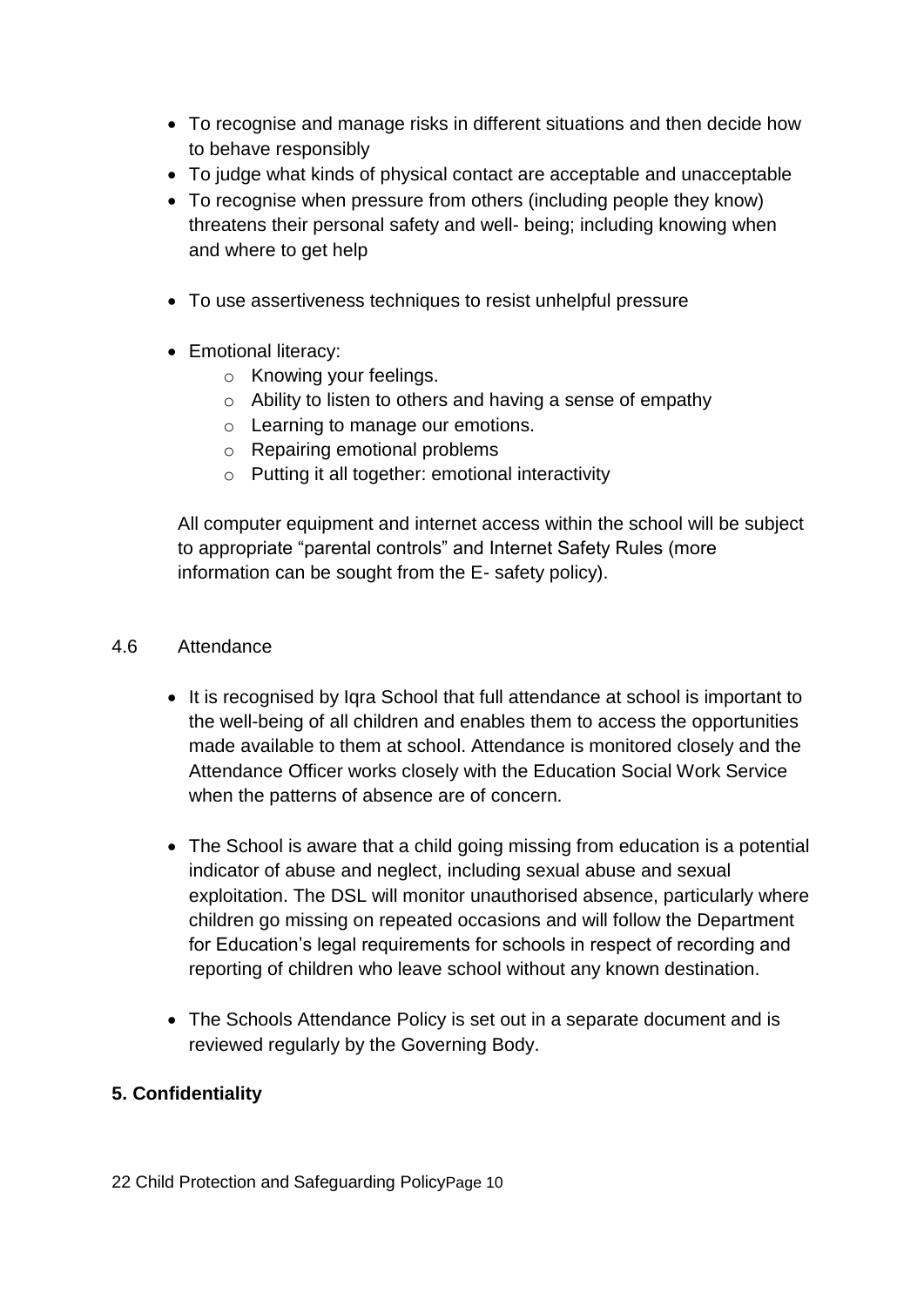- 5.1 We recognise that all matters relating to child protection are confidential
- 5.2 The Head teacher or DSLs will disclose any information about a child to other members of staff on a need to know basis only. As a rule this information about children is kept confidential.
- 5.3 All staff must be aware that they have a professional responsibility to share information with other agencies in order to safeguard children
- 5.4 All staff must be aware that they cannot promise a child to keep secrets which might compromise the child's safety or wellbeing
- 5.5 We will always undertake to share our intention to refer a child to Social Care with their parents /carers unless to do so could put the child at greater risk of harm, or impede a criminal investigation. If in doubt, we will consult with an Assistant Team Manager at the Children's Services Area Team on this point.
- 5.6 We follow the government's non-statutory guidance 'Information sharing: Advice for practitioners providing safeguarding services (2015)'. This document has a useful flowchart showing when to share information. The flowchart is included in Appendix 8 of this policy.

# **6. Supporting Staff**

- 6.1 We recognise that staff working in the school who have become involved with a child who has suffered harm, or appears to be likely to suffer harm may find the situation stressful and upsetting.
- 6.2 We will support such staff by providing an opportunity to talk through their anxieties with the DSLs and to seek further support as appropriate
- 6.3 All staff (including temporary staff) will:
	- fully comply with the School and LAs Policies and Procedures and Staff Code of Conduct;
	- read and become familiar with 'Keeping Children Safe in Education (2015) and 'What to do if you're worried a child is being abused' (2015) and sign the relevant documentation to say that they have done so.
	- ensure they know who the DSL is and their role;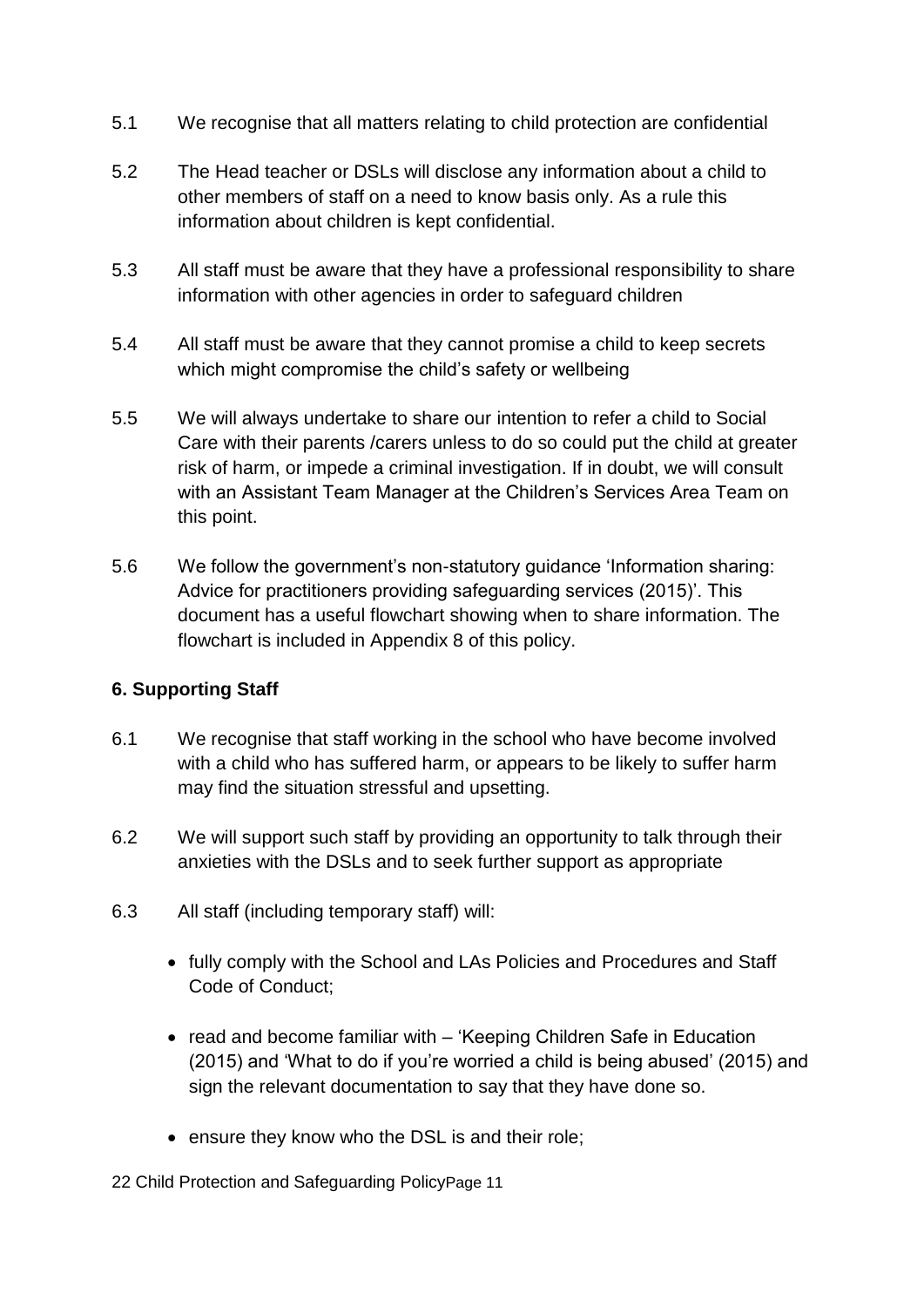- attend appropriate training:
- refer all concerns about a child's safety and welfare to the DSL or Head Teacher or, in exceptional circumstances, directly to the Police or Children's Social Care.

# **7. Allegations against staff**

- 7.1 All school staff should take care not to place themselves in a vulnerable position with a child. It is always advisable for interviews or work with individual children or parents to be conducted in view of other adults.
- 7.2 All Staff should be aware of Iqra Schools Behaviour for Learning policy.
- 7.3 Guidance about conduct and safe practice, including safe use of mobile phones by staff and volunteers will be given at induction
- 7.4 We understand that a child may make an allegation against a member of staff.
- 7.5 If such an allegation is made, or information is received which suggests that a person may be unsuitable to work with children, the member of staff receiving the allegation or aware of the information, will immediately inform the Head teacher.
- 7.6 The Head teacher on all such occasions will discuss the content of the allegation with the local authority Designated Officer.
- 7.7 If the allegation made to a member of staff concerns the Head teacher, the person receiving the allegation will immediately inform the Chair of Governors who will consult as in 7.6 above, without notifying the Head teacher first.
- 7.8 The school will follow the Berkshire Local Safeguarding Children's Boards Child Protection Procedures for managing allegations against staff [\(http://berks.proceduresonline.com/chapters/p\\_alleg\\_staff.html](http://berks.proceduresonline.com/chapters/p_alleg_staff.html) ). The Slough local authority Designated Officer is John Nixon (please see Managing Allegations Against Staff Policy).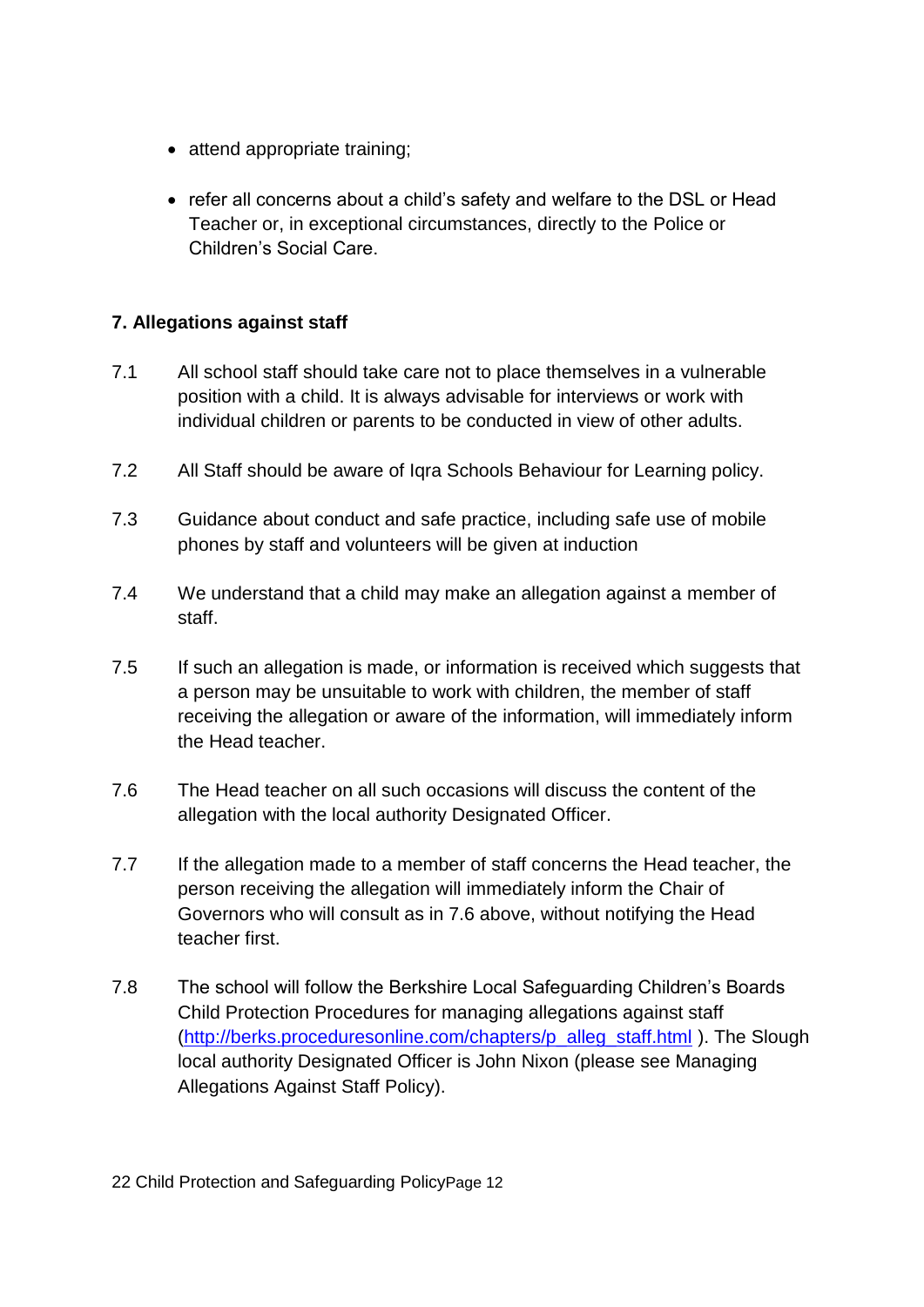- 7.9 Suspension of the member of staff, excluding the Head teacher, against whom an allegation has been made, needs careful consideration, and the Head teacher will seek the advice of the local authority Designated Officer and Personnel Consultant in making this decision.
- 7.10 In the event of an allegation against the Head teacher, the decision to suspend will be made by the Chair of Governors with advice as in 7.8 above.
- 7.11 We have a procedure for managing the suspension of a contract for a community user in the event of an allegation arising in that context.

# **7.12 Complaints' Procedure**

- 7.12.1 The Schools complaints procedure will be followed where a child or parent raises a concern about poor practice towards a child that initially does not reach the threshold for child protection action. Poor practice examples include unfairly singling out a child or attempting to humiliate them, bullying or belittling a child or discriminating against them in some way. Complaints are managed by the Head Teacher, other members of the Senior Leadership Team and Governors.
- 7.12.2 Complaints from staff are dealt with under the School's Complaints and Grievance Procedures.

# **8. Whistle-blowing**

- 8.1 We recognise that children cannot be expected to raise concerns in an environment where staff fail to do so.
- 8.2 All staff should be aware of their duty to raise concerns, where they exist, about the management of child protection, which may include the attitude or actions of colleagues. If it becomes necessary to consult outside the school, they should speak in the first instance, to the Area Education Officer/ local authority Designated Officer following the Whistle-blowing Policy
- 8.3 Whistle-blowing regarding the Head teacher should be made to the Chair of the Governing Body whose contact details are readily available to staff.

# **9. Physical Intervention**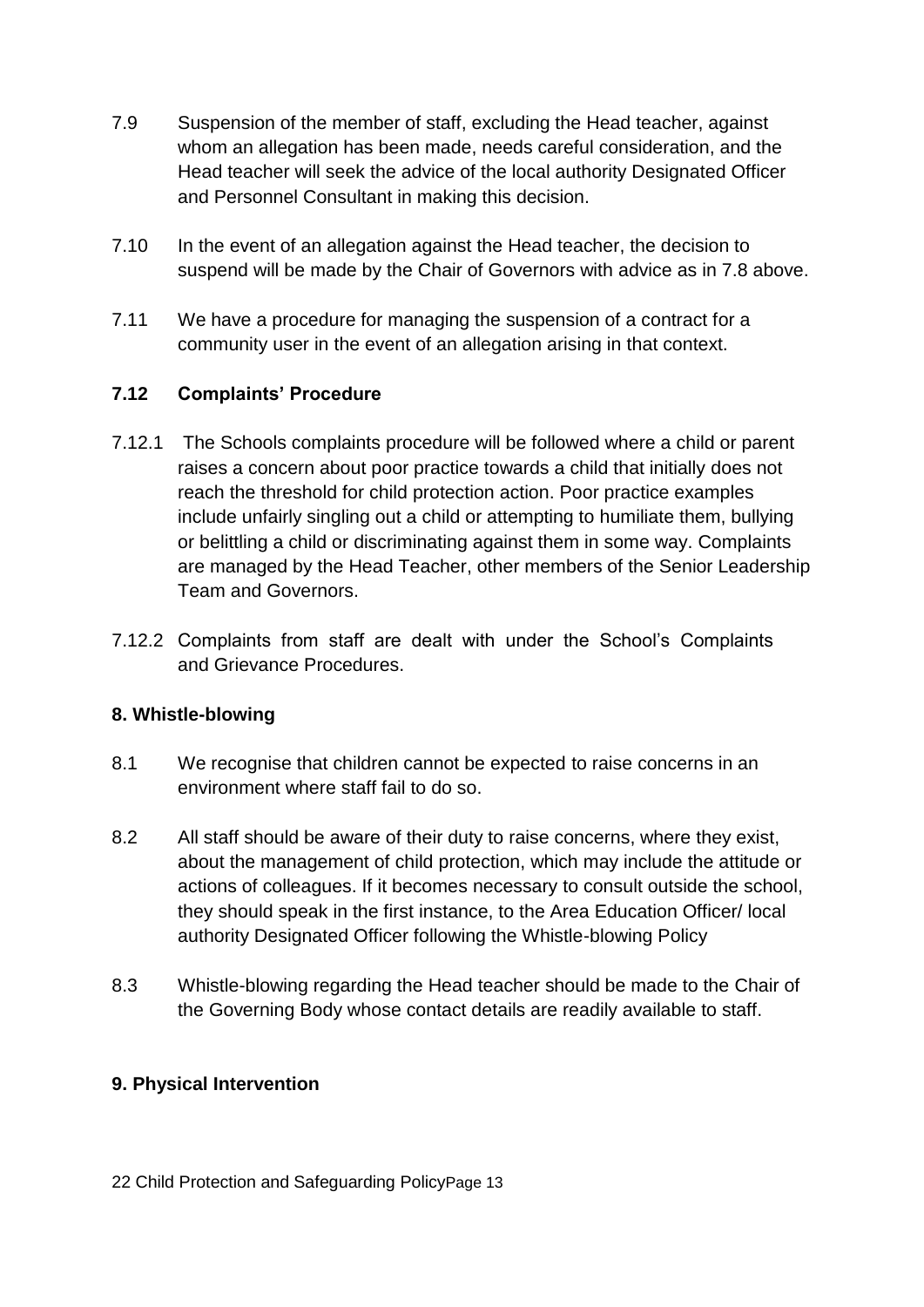9.1 We acknowledge that staff must only ever use physical intervention as a last resort, when a child is endangering him/herself or others, and that at all times it must be the minimal force necessary to prevent injury to another person.

List of staff who have had Team Teach training: Miss Dhillon, Mrs Mistry, Mrs Richardson, Mrs Spurling, Mr Wilson, Mrs Ikram and Mrs Maher.

Such events should be recorded and signed by a witness

- 9.2 Staff who are likely to need to use physical intervention will be appropriately trained in Team Teach.
- 9.3 We understand that physical intervention of a nature which causes injury or distress to a child may be considered under child protection or disciplinary procedures.
- 9.5 We recognise that touch is appropriate in the context or working with children, and all staff have been given 'Safe Practice' guidance to ensure they are clear about their professional boundary.

# **10. Anti-Bullying**

10.1 Our school policy on anti-bullying is set out in a separate document and acknowledges that to allow or condone bullying may lead to consideration under child protection procedures. This includes all forms e.g. cyber, racist, homophobic and gender related bullying. We keep a record of all bullying incidents. All staff are aware that children with SEND and / or differences/perceived differences are more susceptible to being bullied / victims of child abuse.

# **10.2.1 Managing Allegations against other children**

Occasionally, allegations may be made against children by others in the school, which are of a safeguarding nature. Safeguarding issues raised in this way may include physical abuse, emotional abuse, sexual abuse and sexual exploitation. It is likely that to be considered a safeguarding allegation against a child, some of the following features will be found.

The allegation: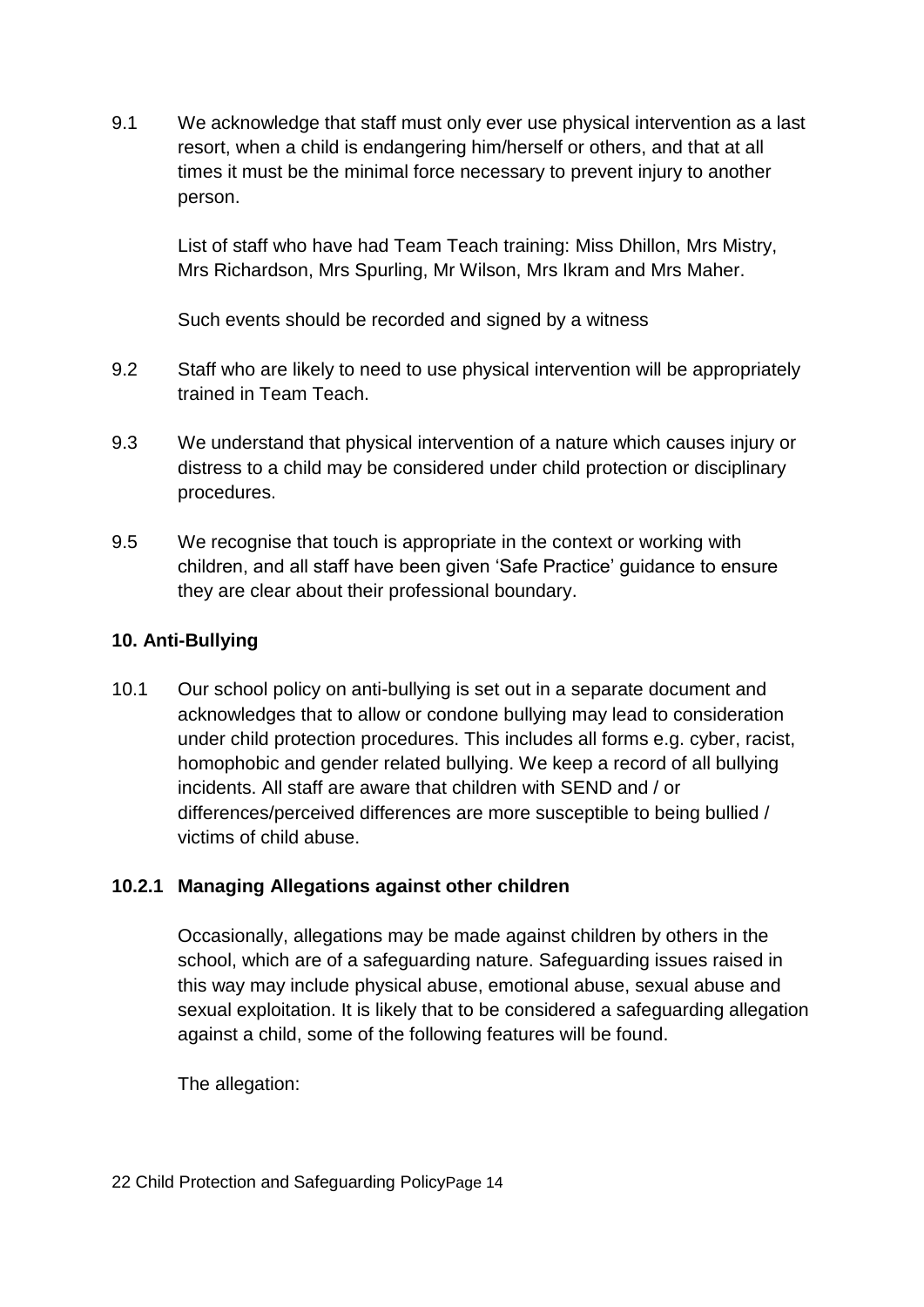- is made against an older child and refers to their behaviour towards a younger child or a more vulnerable child
- is of a serious nature, possibly including a criminal offence
- raises risk factors for other children in the school
- indicates that other children may have been affected by this child
- indicates that young people outside the school may be affected by this child

Examples of safeguarding issues against a child could include:

#### Physical Abuse

- violence, particularly pre-planned
- forcing others to use drugs or alcohol

#### Emotional Abuse

- blackmail or extortion
- threats and intimidation

#### Sexual Abuse

- indecent exposure, indecent touching or serious sexual assaults
- forcing others to watch pornography or take part in sexting

#### Sexual Exploitation

• photographing or videoing other children performing indecent acts

In areas where gangs are prevalent, older children may attempt to recruit younger children using any or all of the above methods. Young people suffering from sexual exploitation themselves may be forced to recruit other young people under threat of violence.

# **10.2.2 Minimising the risk of safeguarding concerns towards children from other children.**

On occasion, some children may present a safeguarding risk to other children. The school should be informed by the relevant agency that the young person raises safeguarding concerns. These children will need an individual risk management plan to ensure that other children are kept safe and they themselves are not laid open to malicious allegations.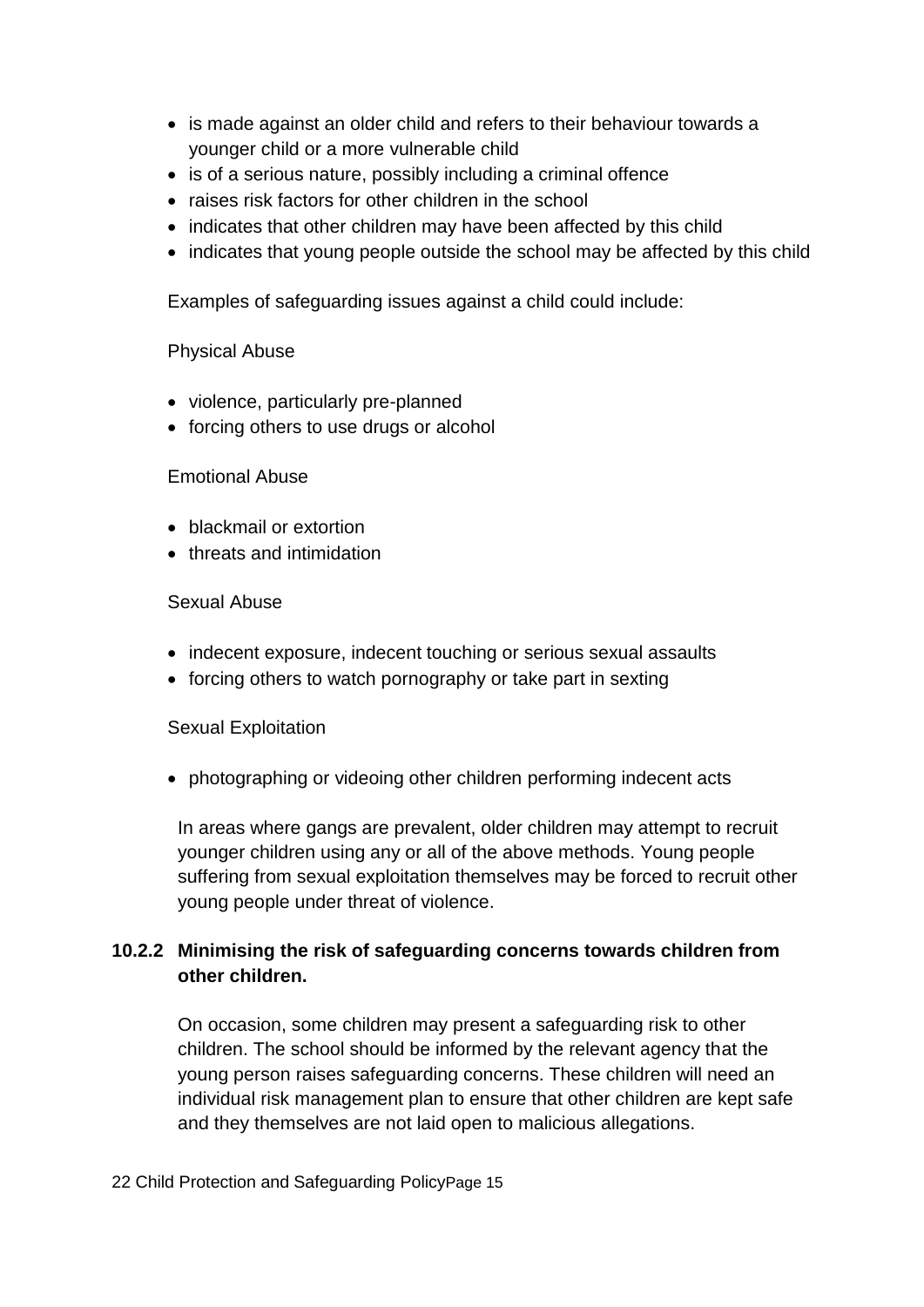#### What to do

- When an allegation is made by a child against another child, members of staff should consider whether the complaint raises a safeguarding concern. If there is a safeguarding concern the Designated Safeguarding Lead (DSL) should be informed.
- A factual record should be made of the allegation, but no attempt at this stage should be made to investigate the circumstances.
- The DSL should contact Children's Social Care to discuss the case. It is possible that CSC are already aware of safeguarding concerns around this young person. The DSL will follow through the outcomes of the discussion and make a referral where appropriate.
- The DSL will make a record of the concern, the discussion and any outcome and keep a copy in the files of both children.
- If the allegation indicates a potential criminal offence has taken place, the police should be contacted at the earliest opportunity and parents informed (of both the child being complained about and the alleged victim).
- It may be appropriate to exclude the child being complained about for a period of time according to the school's behaviour policy and procedures.
- a thorough school investigation should take place into the matter using the school's usual disciplinary procedures.
- In situations where the school considers a safeguarding risk is present, a risk assessment should be prepared along with a preventative, supervision plan.
- The plan should be monitored and a date set for a follow-up evaluation with everyone concerned.

# **10.3 Photography and Images**

In order to protect children the School will: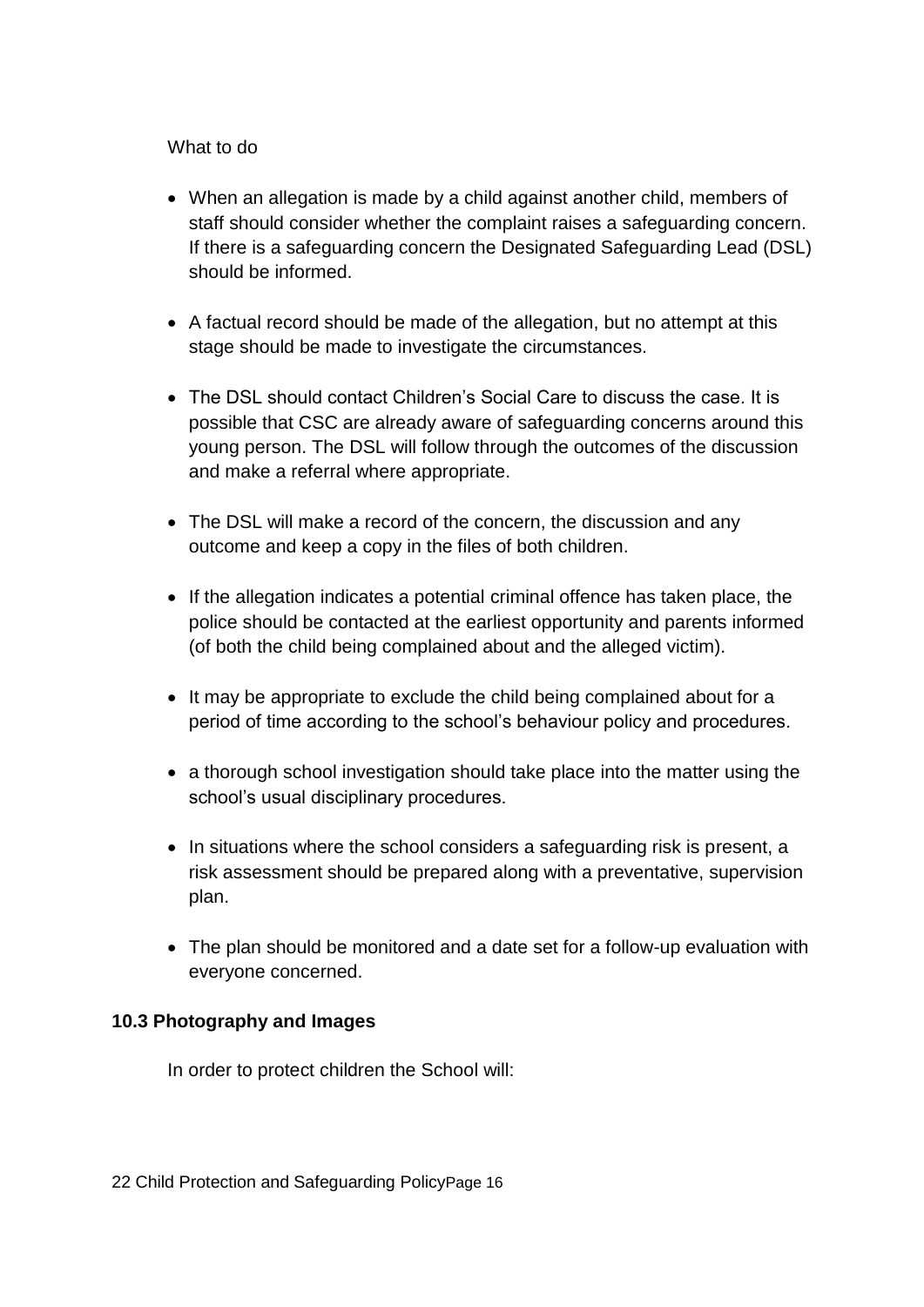- seek their consent and parental consent for photographs to be taken/published and names of children to be published alongside an image (for example, websites or in newspapers or publications);
- ensure children are appropriately dressed; and
- encourage children to tell a member of staff if they are worried about any photographs that are taken of them.
- This database will be updated at the beginning of every academic year (Autumn Term 1)

# **11. Prevention**

- 11.1 We recognise that the school plays a significant part in the prevention of harm to our children by providing children with good lines of communication with trusted adults, supportive friends and an ethos of protection.
- 11.2 The school community will therefore:
	- Work to establish and maintain an ethos where children feel secure and are encouraged to talk and are always listened to.
	- Include regular consultation with children e.g. through safety questionnaires, participation in anti-bullying week, asking children to report whether they have had happy/sad lunchtimes/playtimes
	- Ensure that all children know there is an adult in the school whom they can approach if they are worried or in difficulty.
	- Include safeguarding across the curriculum, including PSHE, opportunities which equip children with the skills they need to stay safe from harm and to know to whom they should turn for help. In particular this will include antibullying work, e-safety, road safety, pedestrian and cycle training.
	- Also focused work in Year 6 to prepare for transition to Secondary school and more personal safety/independent travel.
	- Ensure all staff are aware of school guidance for their use of mobile technology and have discussed safeguarding issues around the use of mobile technologies and their associated risks.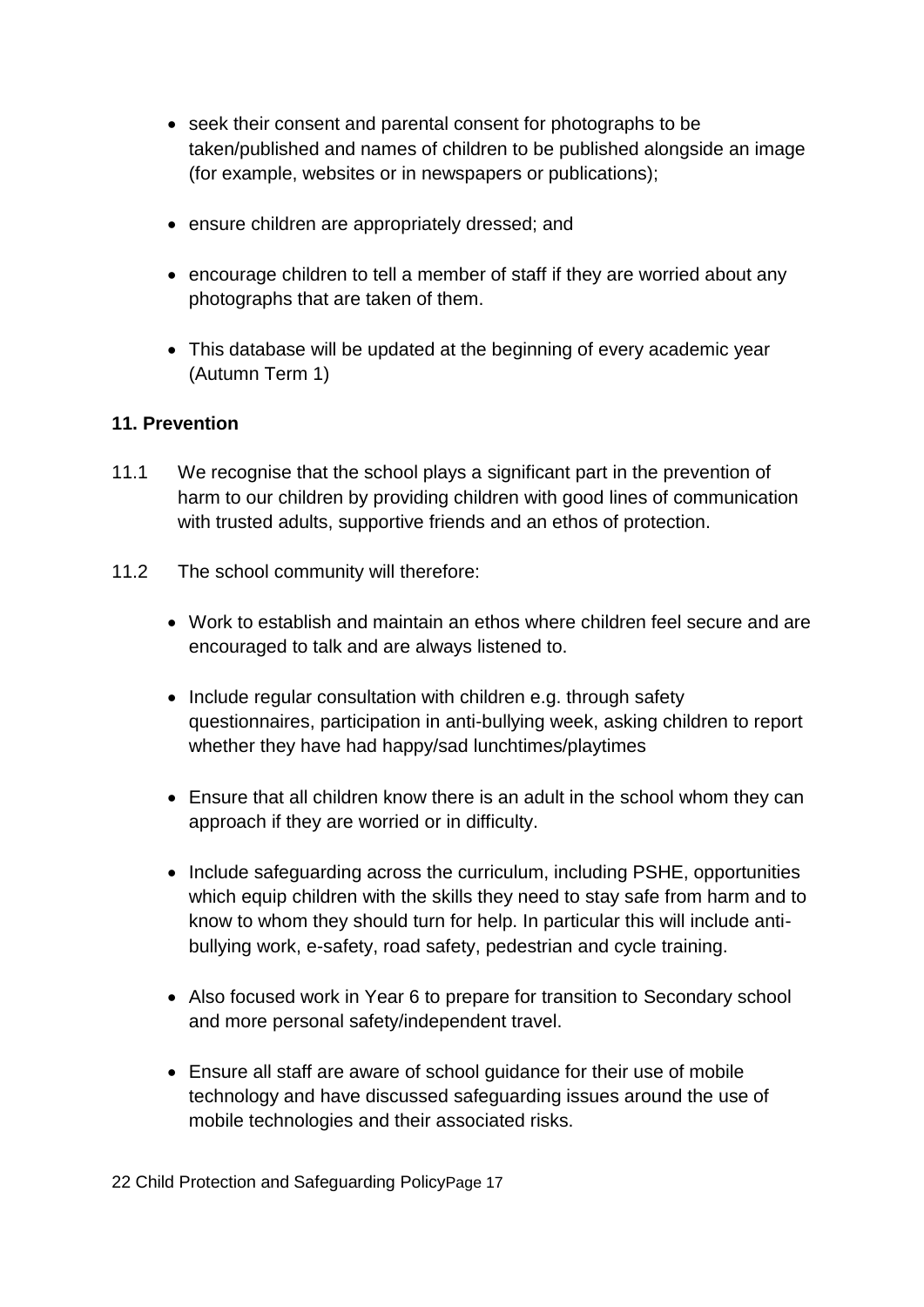#### **12. Health and Safety**

- 12.1 Our Health & Safety policy, set out in a separate document, reflects the consideration we give to the protection of our children both physically within the school environment, and for example in relation to internet use, and when away from the school and when undertaking school trips and visits.
- 12.2 Working in Partnership with Parents:

It is our policy to work in partnership with parents or carers to secure the best outcomes for all children. We will therefore communicate as clearly as possible about the aims of this school:

- We will try to use clear statements in our brochures and correspondence.
- We will involve parents and children in the development of Codes of Conduct and Equalities and Behaviour Management policies.
- We will liaise with agencies in the statutory, voluntary and community sectors and locality teams that are active in supporting families.
- We will be alert to the needs of parents/carers who do not have English as their first language.
- We will keep parents informed as and when appropriate of any updates to the schools policies and procedures.

# **13. Site Security**

- All staff have an electronic identity badge that should be worn at ALL times. They are required to sign in/out during the course of the day. Visitors to the School, including contractors, are to sign in at reception and are given an identity badge, which confirms they have permission to be on site. Parents who are simply delivering or collecting their children do not need to sign in.
- All visitors are expected to observe the School's safeguarding and health and safety regulations to ensure children are kept safe.
- The Head teacher will exercise professional judgment in determining whether any visitor should be escorted or supervised while on site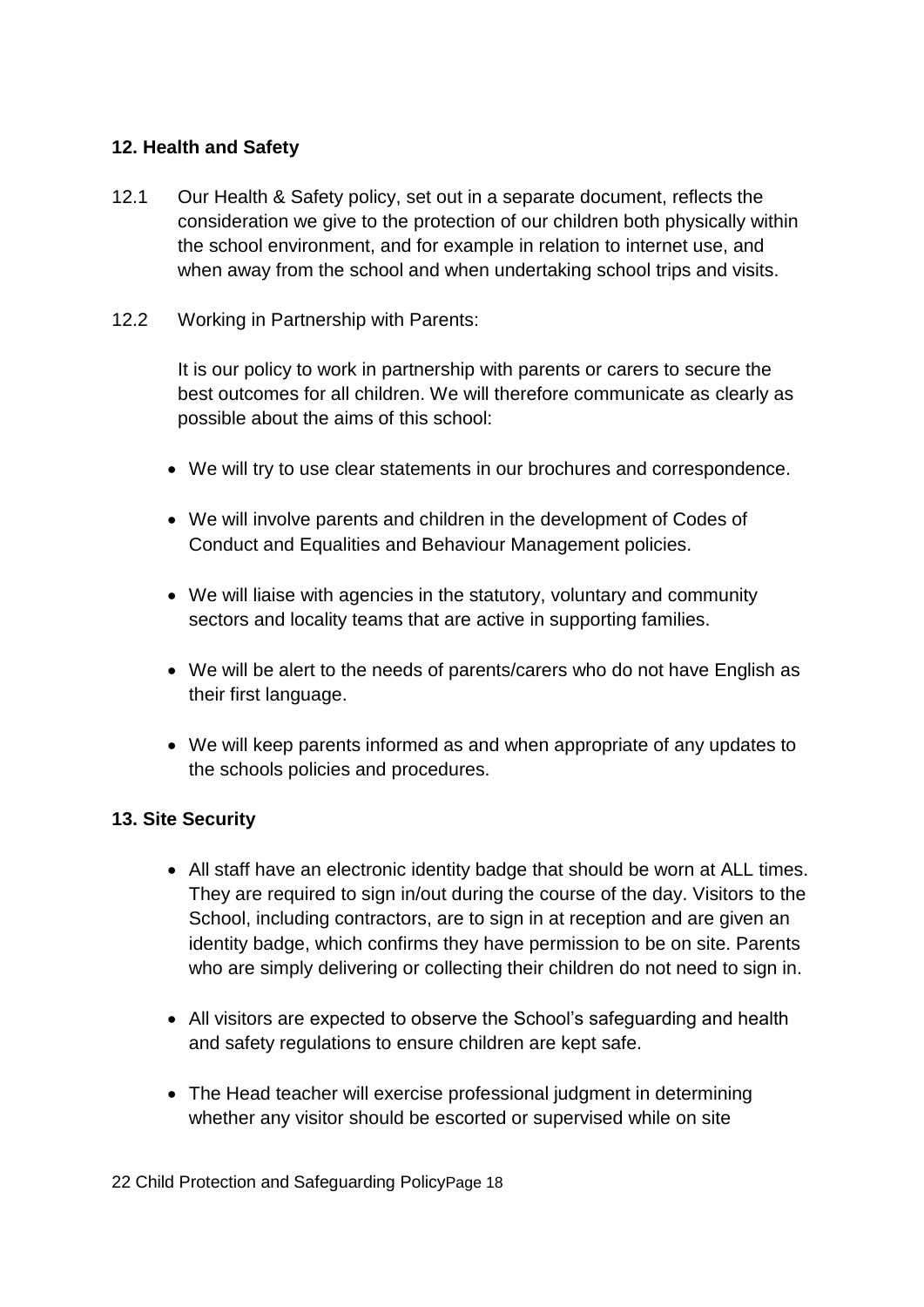# **14. Support for Child, Families and Staff Involved in a Child Protection Issue**

It is recognised that a child's welfare is paramount, however good child protection practice and outcome relies on a positive, open and honest working partnership with parents.

- Whilst the School may, on occasion, need to make referrals without consultation with parents, every effort will be made to maintain a positive working relationship with parents whilst fulfilling the School's duties to protect the child.
- The School and Governors recognises that staff dealing with disclosures of information may need support themselves and in such circumstances will provide appropriate in-house support or access to external services.
- The School will support children, their families and staff by:
	- o taking all suspicions and disclosures seriously;
	- o nominating a link person who will keep all parties informed and be the central point of contact;
	- o where a member of staff is the subject of an allegation made by a child, separate link people will be nominated to avoid any conflict of interest;
	- o providing proper explanations (appropriate to age and understanding), as to what action is being taken on their behalf and why;
	- o responding sympathetically to any request from children or staff for time out to deal with distress or anxiety;
	- o maintaining confidentiality and sharing information on a need-toknow basis only with relevant individuals and agencies;
	- o storing records securely;
	- o offering details of help lines, counselling or other avenues of external support;
	- o when appropriate, following the procedures laid down in the school's whistle blowing, complaints and disciplinary procedures;
	- o co-operating fully with relevant statutory agencies.

# **15. Monitoring and Evaluation**

Our Child Protection Policy and Procedures will be monitored and evaluated by: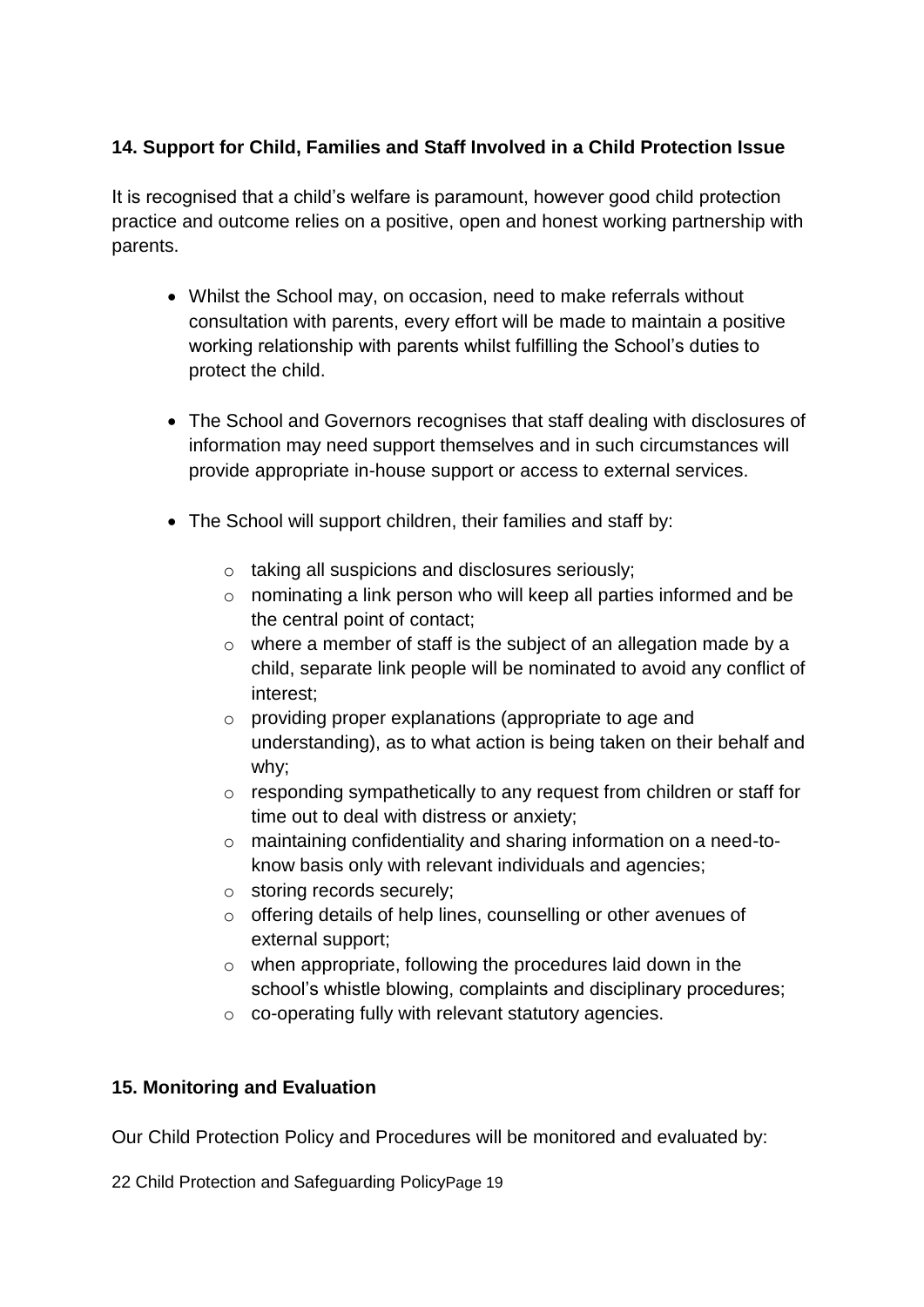- Governing Body visits to the school
- SLT 'drop ins' and discussions with children and staff
- Pupil surveys and questionnaires
- Scrutiny of Attendance data
- Scrutiny of range of risk assessments
- Scrutiny of GB minutes
- Logs of bullying/racist/behaviour/ incidents for SLT and GB to monitor
- Review of paternal concerns and parent questionnaires
- Review of the use of nurture room and fun club at lunchtime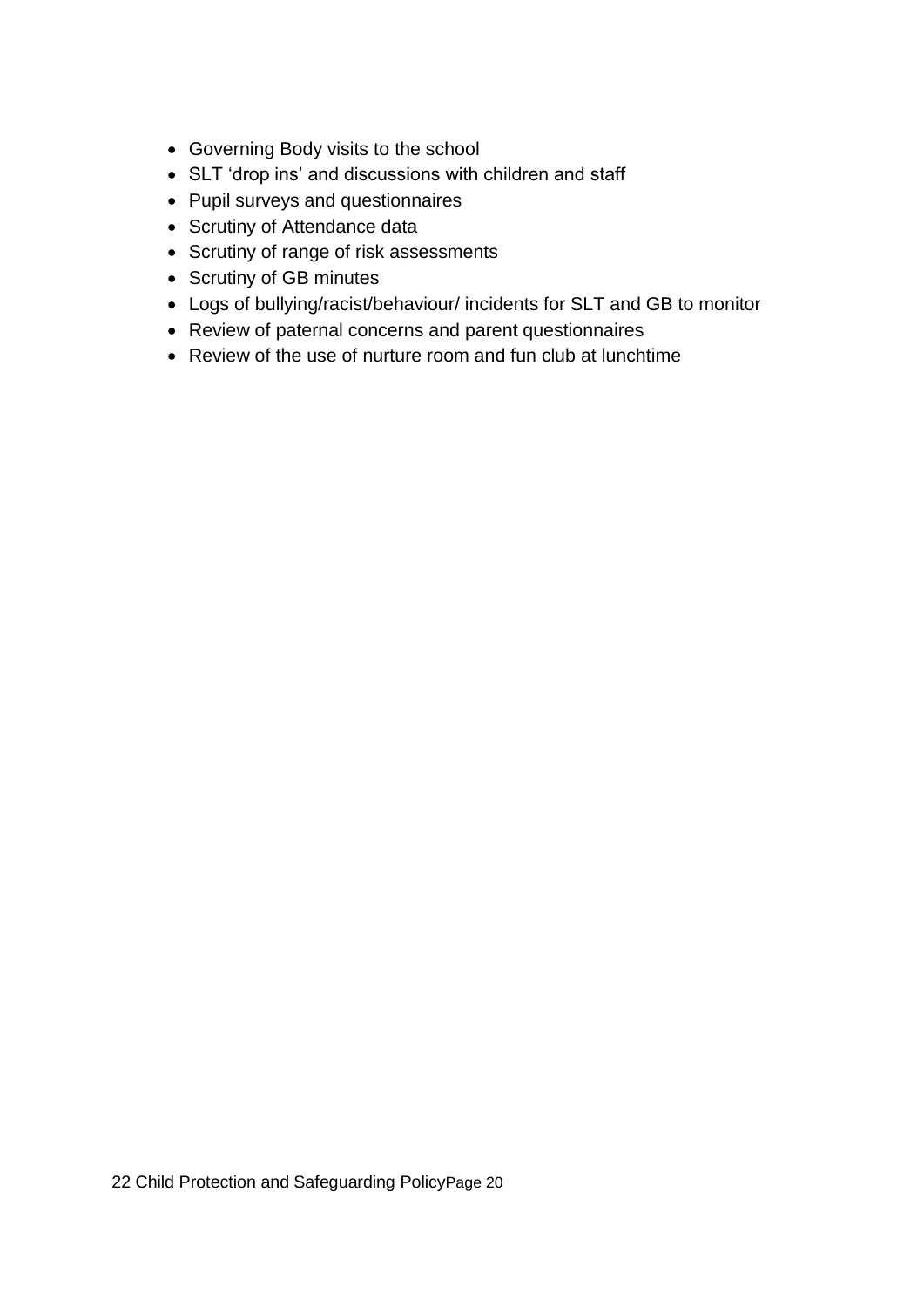# **Safeguarding and Child Protection Procedures 2016-2017**

# **1. Procedures for Accessing Early Support / Assistance and Use of the Common Assessment Framework (CAF) Process**

- 1.1 The School recognises that providing early help is more effective in promoting the welfare of children than reacting later. Early help means providing support as soon as a problem emerges, at any point in a child's life.
- 1.2 Children and families may need support from a wide range of local agencies. Where a child and family would benefit from co-ordinated support from more than one agency (e.g. education, health, housing, Police), the School will use the Common Assessment Framework (CAF) process to complete an early help assessment (EHA) and identify what help the child and family require to prevent their needs escalating to a point where intervention would be needed via a statutory assessment under the Children Act 1989.
- 1.3 The School is committed to working in partnership with children, parents and other agencies to:
	- identify situations in which children and/or their families would benefit from early help;
	- undertake an assessment of the need for early help, using the CAF process; and
	- provide targeted early help services to address the assessed needs of a child and their family, developing an action plan that will focus on activity to improve the child's outcomes.
- 1.4 Staff are to be particularly alert to the potential need for early help for any child who:
	- is disabled and has specific additional needs;
	- has special educational needs;
	- is a young carer;
	- is showing signs of engaging in anti-social or criminal behaviour;
	- is in a family whose circumstances present challenges for the child, such as substance abuse, adult mental ill health, domestic abuse;
	- is showing early signs of abuse and/or neglect; and/or
	- is particularly vulnerable in any of the ways identified above.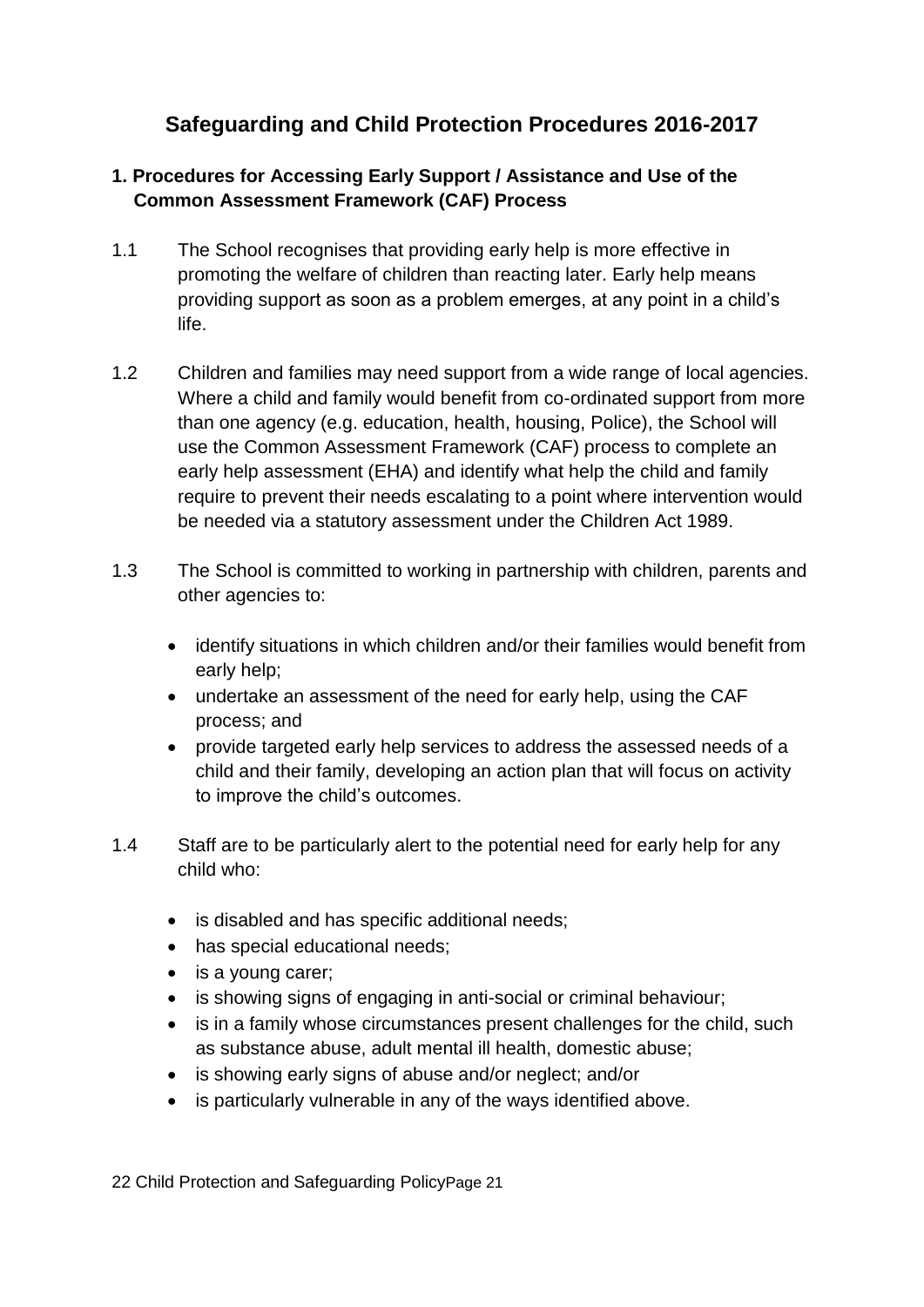- 1.5 Any member of staff who recognises that a child would benefit from coordinated support is to liaise with the DSL, who will determine whether to make a referral through the CAF process.
- 1.6 The CAF process can only be effective if it is undertaken with the agreement of the child's parents. Therefore the CAF should involve the child and family as well as all the professionals who are working with them.
- 1.7 If parents and/or the child do not consent to the CAF process being initiated, the School will make a judgment about whether, without help, the needs of the child will escalate and whether a referral to Children's Social Care may be necessary.

# **2. Procedures for When a Child is Missing from Education**

- 2.1 Where a child has 10 consecutive school days of unexplained absence and all reasonable steps have been taken by the school to establish their whereabouts without success, the School should make an immediate referral to Slough's Children Missing Education (CME) Service.
- 2.2 Reasonable steps include:
	- telephone calls to all known contacts;
	- letters home (including recorded delivery);
	- contact with other schools where siblings may be registered;
	- possible home visits where safe to do so;
	- enquiries to friends, neighbours etc. through school contacts;
	- enquiries with any other Service known to be involved with the child/family;
	- all contacts and outcomes to be recorded on the child's file.
- 2.3 Upon receipt of a referral from the School, the Slough CME Service will then continue to attempt to track the child. If this also fails to establish the child's whereabouts, the School will be informed to remove the child from roll.
- 2.4 If the Slough CME Service is able to contact the child and her/his parents, arrangements will be made with the school and family for a return to education, including a re-integration programme where necessary. If the child has registered at another school, the school will delete the child's name from the roll and transfer the child's educational records to the new school in the normal way. Any child protection records will be transferred separately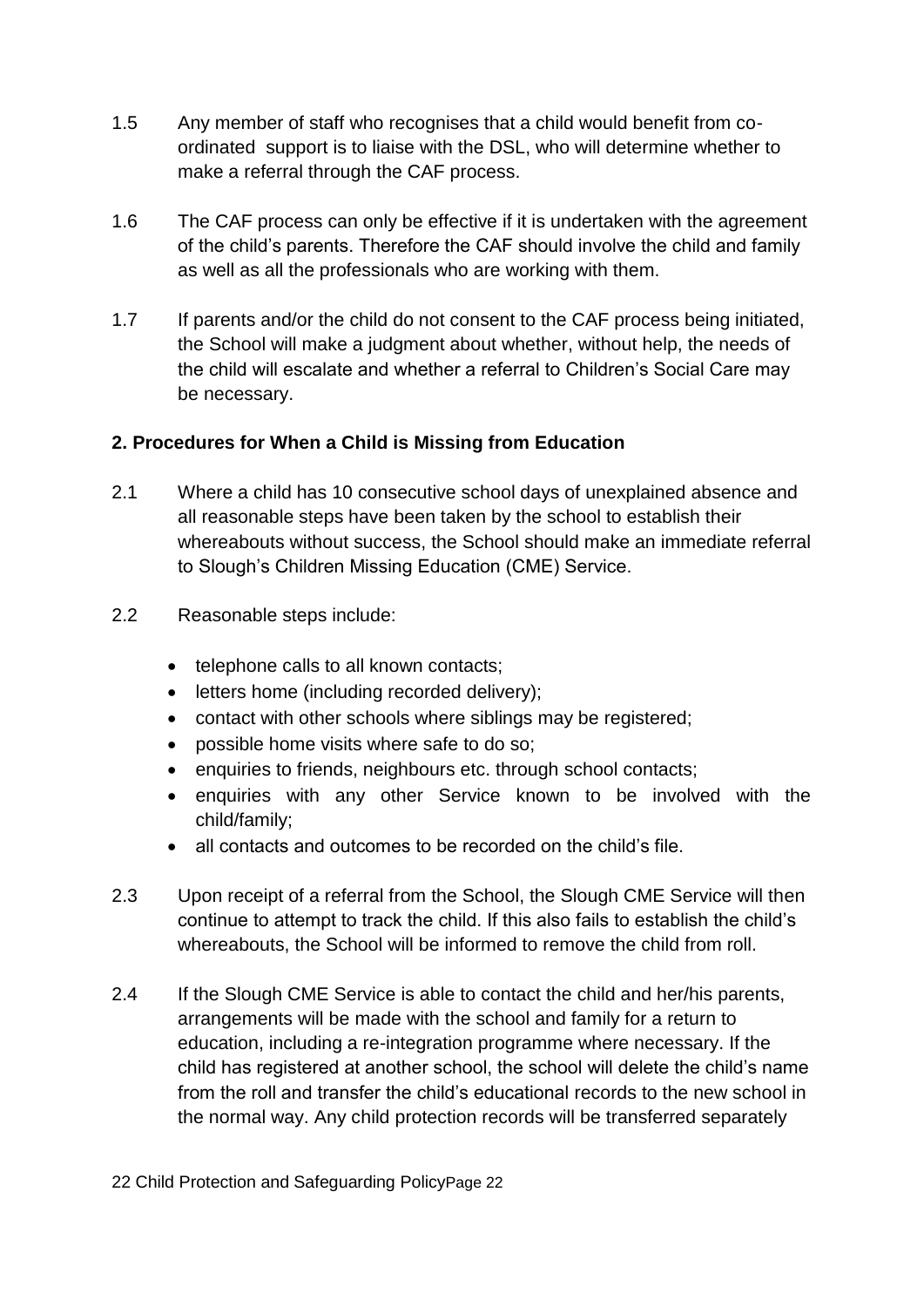and securely for the attention of the DSL in the new school and a receipt secured.

# **3. Procedures for When Staff are Concerned Regarding a Child's Welfare**

- 3.1 Staff are well placed to observe any physical, emotional or behavioural signs which indicate that a child may be suffering significant harm. Staff can become aware of potential abuse either through their own observations or from direct disclosures of information.
- 3.2 Staff are to report all concerns regarding the welfare of children, however minor or insignificant they may think they are. A member of staff does not require 'absolute proof' that a child is at risk. It is the responsibility of staff to report their concerns. It is not their responsibility to investigate whether a child has been abused.
- 3.3 If a child is displaying signs which indicate that they may be suffering harm (see Appendix 1), it is acceptable for staff to ask if they are OK or if they can help in any way. If such a discussion leads to the child providing details of being harmed then staff should follow the advice in Appendix 4.
- 3.4 If a member of staff has concerns without direct disclosure of information they are to:
	- report their concern to the DSL– immediately when there is evidence of physical or sexual abuse, otherwise as soon as possible and before the end of the school day;
	- complete a record of concern, using a Concerns Form (Green Form) see Appendix 3;
	- not start their own investigation;
	- share information on a need-to-know basis only do not discuss the issue with colleagues, friends or family;
	- seek support for themselves by informing the DSL if they are distressed or need to debrief.

# **4. Procedures for When Staff Receive Disclosures of Information**

4.1 Disclosures of information may be received from child, parents/carers or other members of the public. It is recognised that those who disclose such information may do so with difficulty, having chosen carefully to whom they will speak. Accordingly all staff will handle disclosures with sensitivity and care.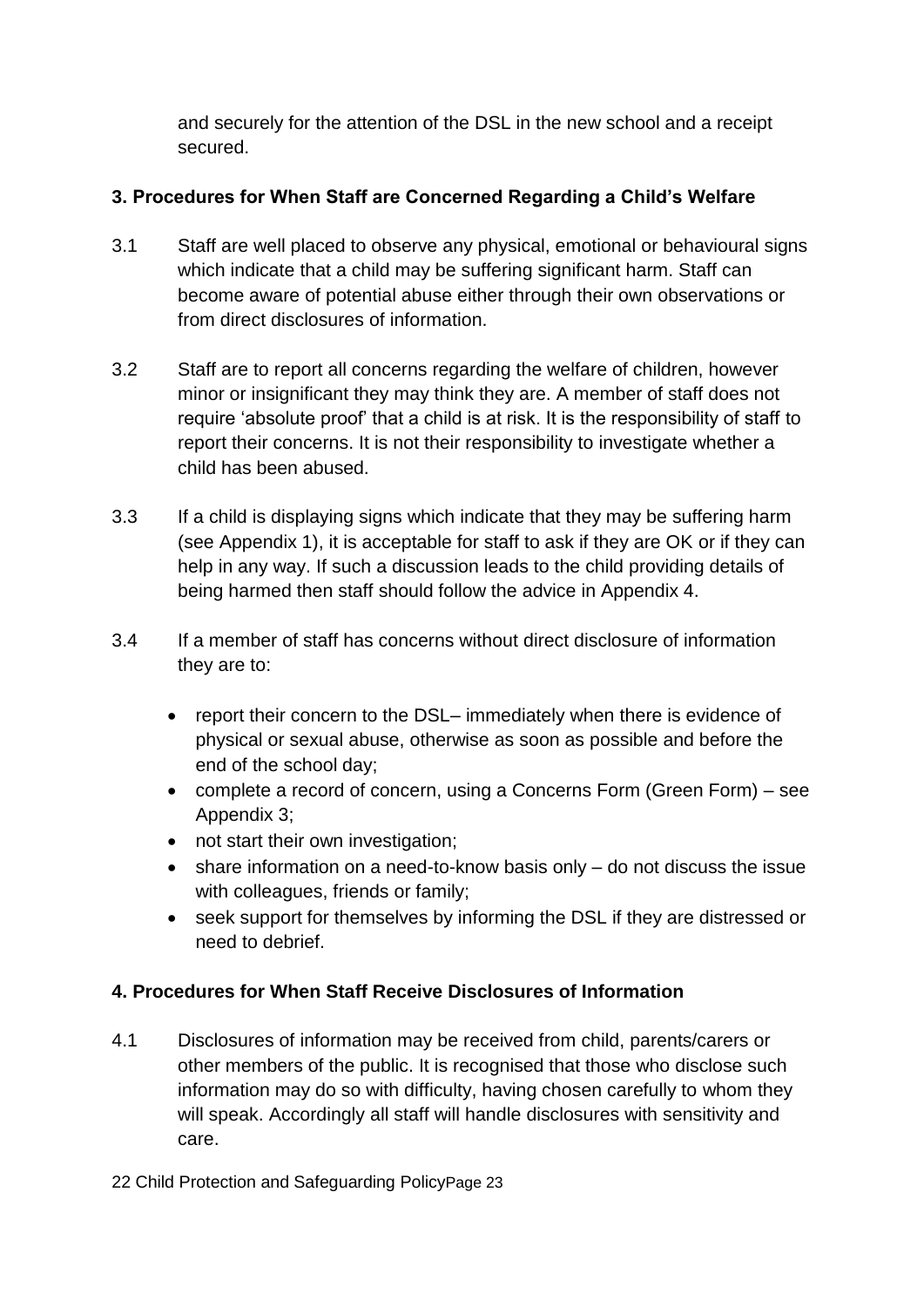When receiving a disclosure from an individual, staff will:

- allow them to speak freely; not be afraid of silences, listen to and take seriously any disclosure or information that a child may say;
- remain calm and not overreact:
- avoid admonishing the individual for not disclosing earlier;
- give reassuring nods or words of comfort, 'I'm so sorry this has happened', 'I want to help', 'This isn't your fault', 'You are doing the right thing in talking to me';
- try not to show signs of shock, horror or surprise;
- not express feelings or judgments regarding any person alleged to have harmed the child;
- clarify the information;
- under no circumstances ask investigative questions such as how many times this has happened, whether it happens to siblings too, or what does the child's mother think about all this; (however, it is reasonable to ask questions to clarify understanding and to support a meaningful referral if that is required, e.g. when did this happen, where did this happen?);
- keep questions to a minimum and of an 'open' nature e.g. 'Can you tell me what happened?" rather than, 'Did x hit you?'
- at an appropriate time (using professional judgment) explain sensitively that in order to help them, the member of staff must pass the information on to the DSL;
- explain that only those who 'need to know' will be told;
- explain what will happen next and that the individual will be involved as appropriate.

Staff can refer to Appendix 4 for the School's Referral Procedures when they receive a disclosure or have a safeguarding concern.

# **5. Completing the Record of Concern**

5.1 It is important that all staff use one consistent system for the recording of concerns. Therefore, staff are to use the pro-forma Logging A Concern About A Child's Safety And Welfare, also known as the 'Green Form'. These forms are available from the staff room or a member of the Safeguarding Team. A copy of the form is included in Appendix 3.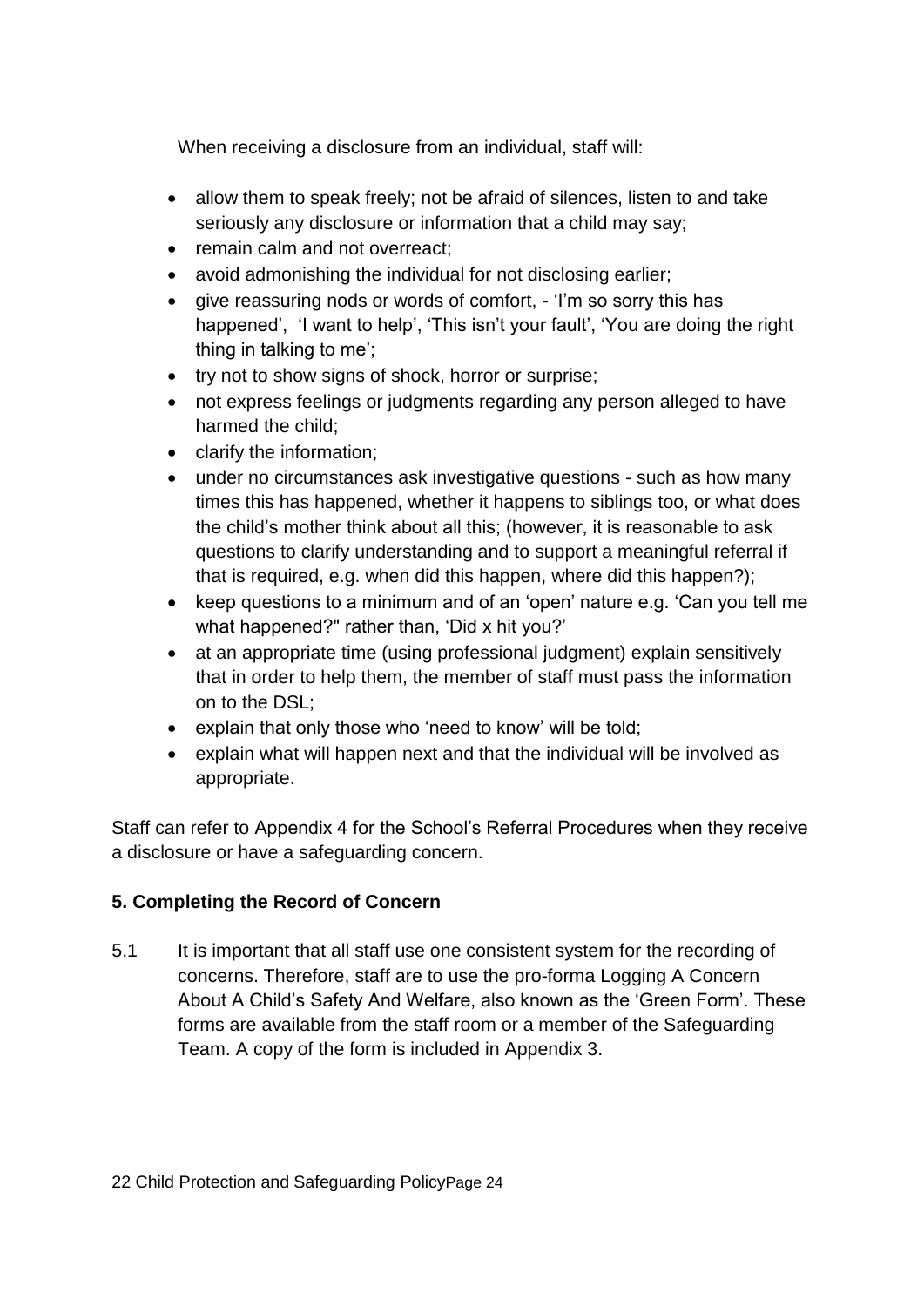- 5.2 Records of safeguarding / child protection observations or concerns can be completed electronically or as a paper version. Records are to be signed, dated and timed by the member of staff making the record.
- 5.3 Such records are to include, in addition to the name, address and age of the child, timed and dated observations describing the child's behaviour, appearance (using skin's form), statements/remarks made to staff or other children and observations of interactions between the child, other children, members of staff and/or parents that give rise to concern. Where possible and without interpretation, the exact words spoken by the child or parent will be recorded.
- 5.4 Once completed the form must be passed straightaway to the Designated Safeguarding Lead, who will complete the form to confirm what action has been taken.

# **6. Notifying Parents**

6.1 The DSL will make contact with the parent in the event of a concern, suspicion or disclosure. However, if the school believes that notifying parents could increase the risk to the child or exacerbate the problem, advice will be sought first from Children's Social Care.

# **7. Making a Referral to Children's Social Care**

- 7.1 The DSL will make a referral to Children's Social Care (or Police), if it is believed that a child is suffering or is at risk of suffering significant harm. However, the statutory guidance 'Keeping Children Safe in Education (2015)' also notes in paragraph 15, that in 'exceptional circumstances, such as in emergency or a genuine concern that appropriate action has not been taken', any member of staff can contact Children's Social Care.
- 7.2 The child (subject to their age and understanding) and the parents will be told that a referral is being made, unless to do so would increase the risk of the child.

# **8. Staff Reporting Directly to Child Protection Agencies**

8.1 Staff should follow the reporting procedures outlined in this policy, whereby they would normally report any concerns to the DSL. However, as emphasised in 'Keeping Children Safe in Education 2014', they may also share information directly with Children's Social Care and/or the Police if: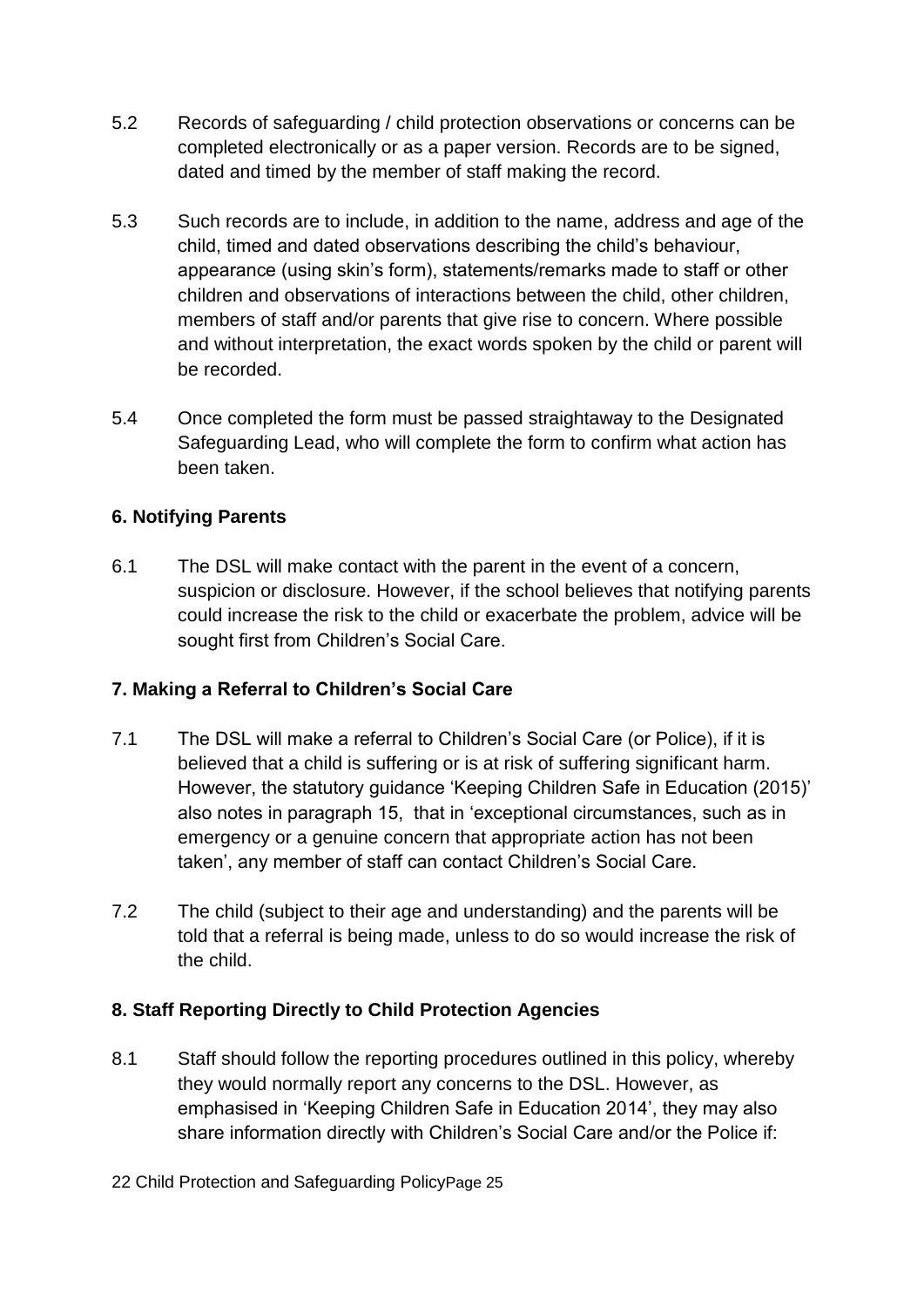- the situation is an emergency and the DSL, the deputy DSL, the Head teacher and/or the chair of Governors are all unavailable;
- they are convinced that a direct report is the only way to ensure the child's safety; and/or
- for any other reason they make a judgment that a direct referral is in the best interests of the child.
- 8.2 In any of those circumstances, staff may make direct child protection referrals and share information without being subject of censure or disciplinary action. However, staff should inform the DSL and/or Head teacher at the earliest opportunity that they have done so unless in their judgment doing so would increase the risk of harm to the child.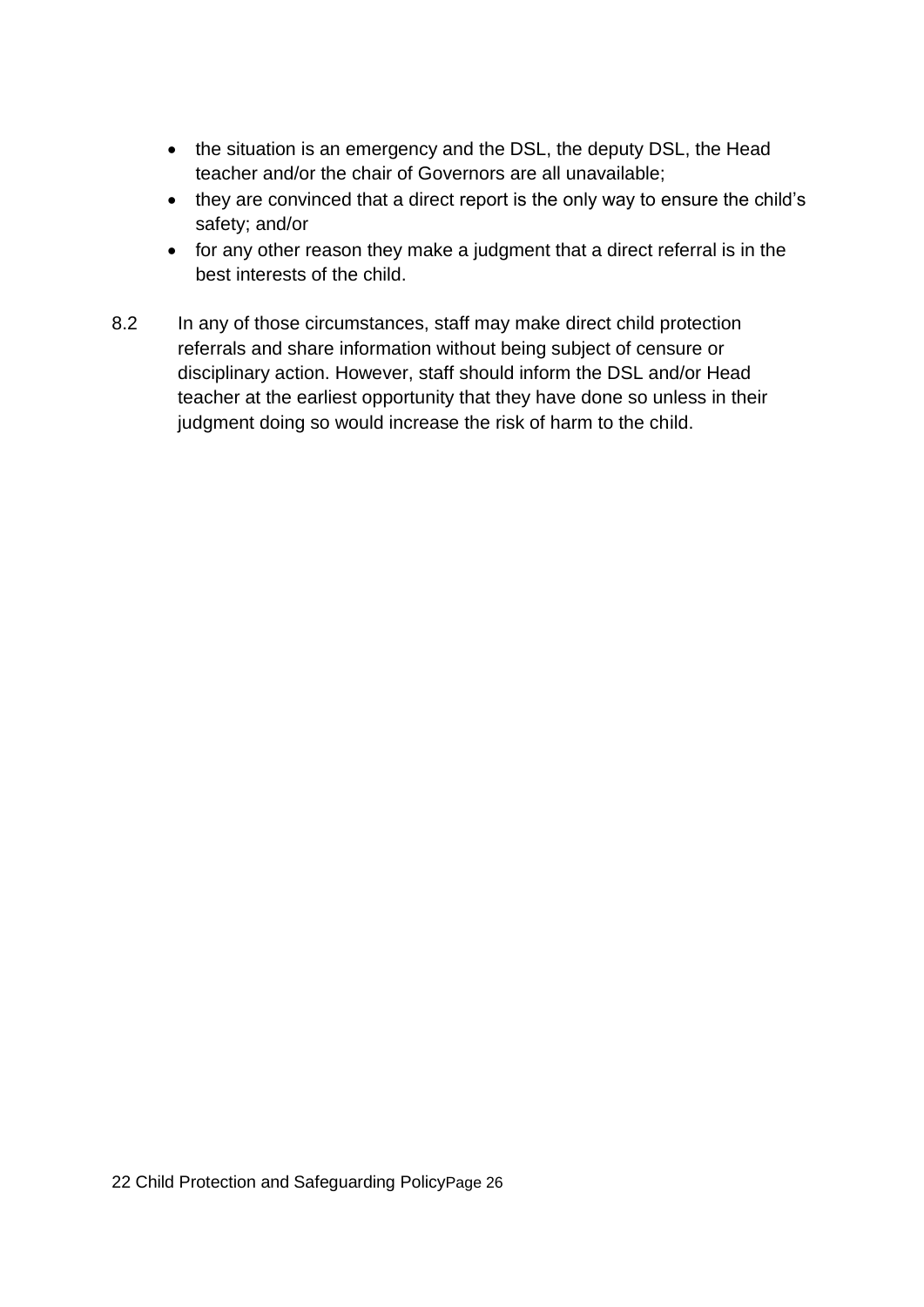#### **Recognising signs of child abuse**

#### **Categories of Abuse:**

- Physical Abuse
- Emotional Abuse (including Domestic Abuse)
- Sexual Abuse
- Neglect

#### **Signs of Abuse in Children**

The following non-specific signs may indicate something is wrong:

- Significant change in behavior
- Extreme anger or sadness
- Aggressive and attention-seeking behaviour
- Lack of self-esteem
- Self-injury
- Depression
- Age inappropriate sexual behaviour
- Child Sexual Exploitation

#### **Risk Indicators**

The factors described in this section are frequently found in cases of child abuse. Their presence is not proof that abuse has occurred, but:

- Must be regarded as indicators of the possibility of significant harm
- Justifies the need for careful assessment and discussion with designated / named / lead person, manager, (or in the absence of all those individuals, an experienced colleague)
- May require consultation with and / or referral to Children's Services The absence of such indicators does not mean that abuse or neglect has not occurred. In an abusive relationship the child may:
	- o Appear frightened of the parent/s
	- o Act in a way that is inappropriate to her/his age and development (though full account needs to be taken of different patterns of development and different ethnic groups)

The parent or carer may:

• Persistently avoid child health promotion services and treatment of the child's episodic illnesses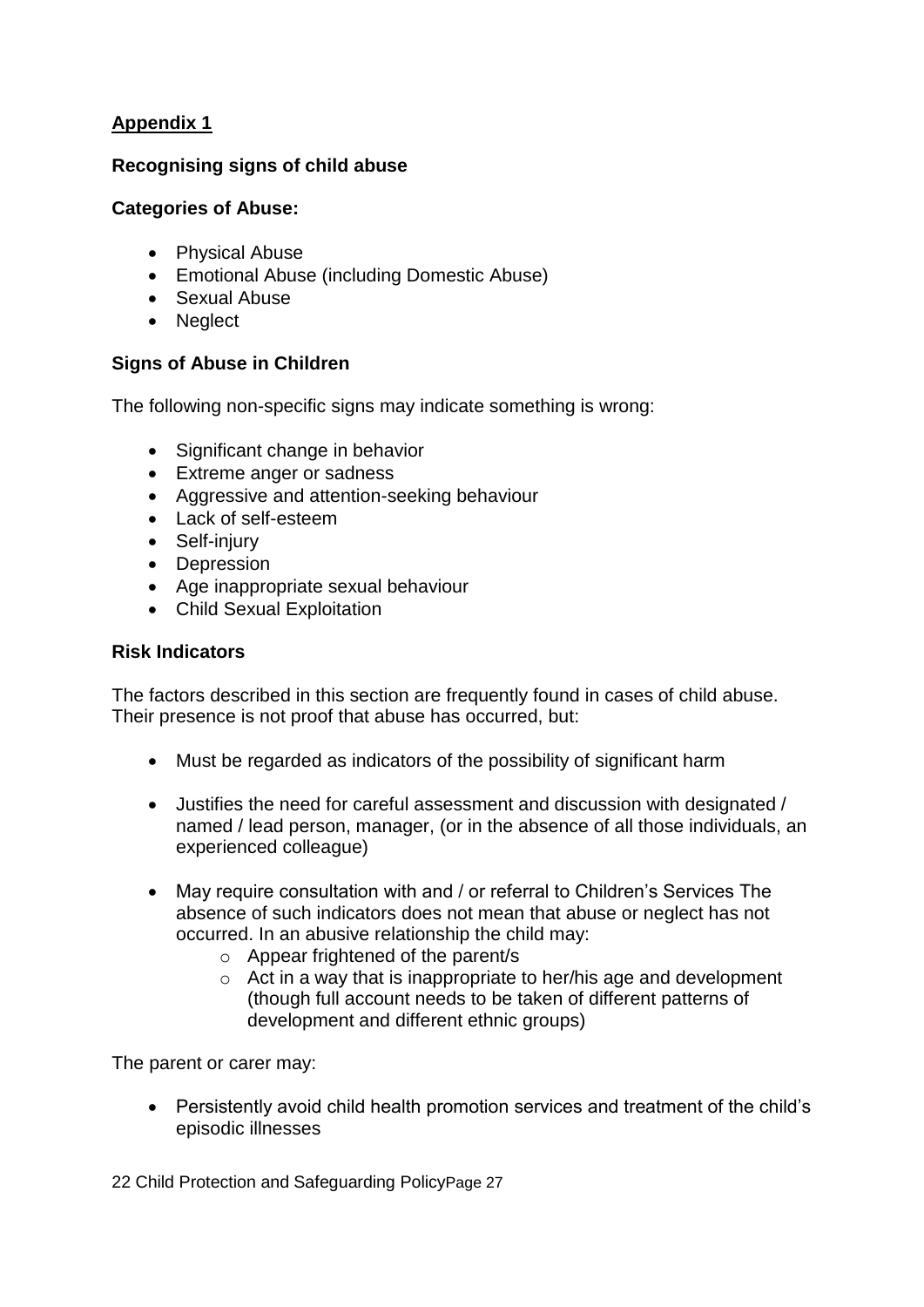- Have unrealistic expectations of the child
- Frequently complain about/to the child and may fail to provide attention or praise (high criticism/low warmth environment)
- Be absent or misusing substances
- Persistently refuse to allow access on home visits
- Be involved in domestic abuse

Staff should be aware of the potential risk to children when individuals, previously known or suspected to have abused children, move into the household.

#### **Recognising Physical Abuse**

The following are often regarded as indicators of concern:

- An explanation which is inconsistent with an injury
- Several different explanations provided for an injury
- Unexplained delay in seeking treatment
- The parents/carers are uninterested or undisturbed by an accident or injury
- Parents are absent without good reason when their child is presented for treatment
- Repeated presentation of minor injuries (which may represent a "cry for help" and if ignored could lead to a more serious injury)
- Family use of different doctors and A&E departments
- Reluctance to give information or mention previous injuries

# **Bruising**

Children can have accidental bruising, but the following must be considered as nonaccidental unless there is evidence or an adequate explanation provided:

- Any bruising to a pre-crawling or pre-walking baby
- Bruising in or around the mouth, particularly in small babies which may indicate force feeding
- Two simultaneous bruised eyes, without bruising to the forehead, (rarely accidental, though a single bruised eye can be accidental or abusive)
- Repeated or multiple bruising on the head or on sites unlikely to be
- injured accidentally
- Variation in colour possibly indicating injuries caused at different times
- The outline of an object used e.g. belt marks, hand prints or a hair brush
- Bruising or tears around, or behind, the earlobe/s indicating injury by pulling or twisting
- Bruising around the face
- Grasp marks on small children
- Bruising on the arms, buttocks and thighs may be an indicator of sexual abuse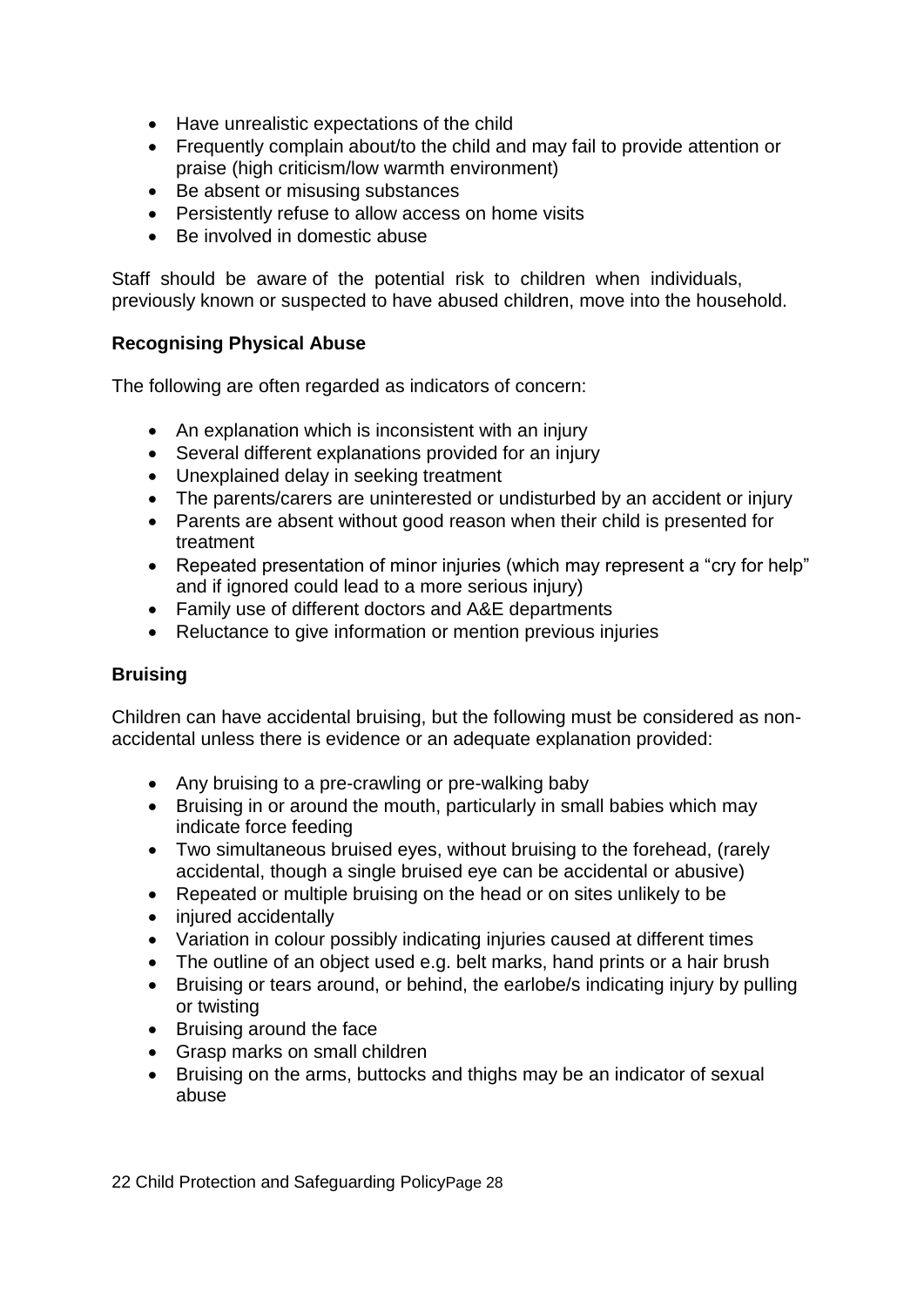#### **Bite Marks**

Bite marks can leave clear impressions of the teeth. Human bite marks are oval or crescent shaped. Those over 3 cm in diameter are more likely to have been caused by an adult or older child.

A medical opinion should be sought where there is any doubt over the origin of the bite.

#### **Burns and Scalds**

It can be difficult to distinguish between accidental and non-accidental burns and scalds, and will always require experienced medical opinion. Any burn with a clear outline may be suspicious e.g.:

- Circular burns from cigarettes (but may be friction burns if along the bony protuberance of the spine)
- Linear burns from hot metal rods or electrical fire elements
- Burns of uniform depth over a large area
- Scalds that have a line indicating immersion or poured liquid (a child getting into hot water is his/her own accord will struggle to get out and cause splash marks)
- Old scars indicating previous burns/scalds which did not have appropriate treatment or adequate explanation

Scalds to the buttocks of a small child, particularly in the absence of burns to the feet, are indicative of dipping into a hot liquid bath

#### **Fractures**

Fractures may cause pain, swelling and discoloration over a bone or joint. Nonmobile children rarely sustain fractures.

There are grounds for concern if:

- The history provided is vague, non-existent or inconsistent with the fracture type
- There are associated old fractures
- Medical attention is sought after a period of delay when the fracture has caused symptoms such as swelling, pain or loss of movement
- There is an unexplained fracture in the first year of life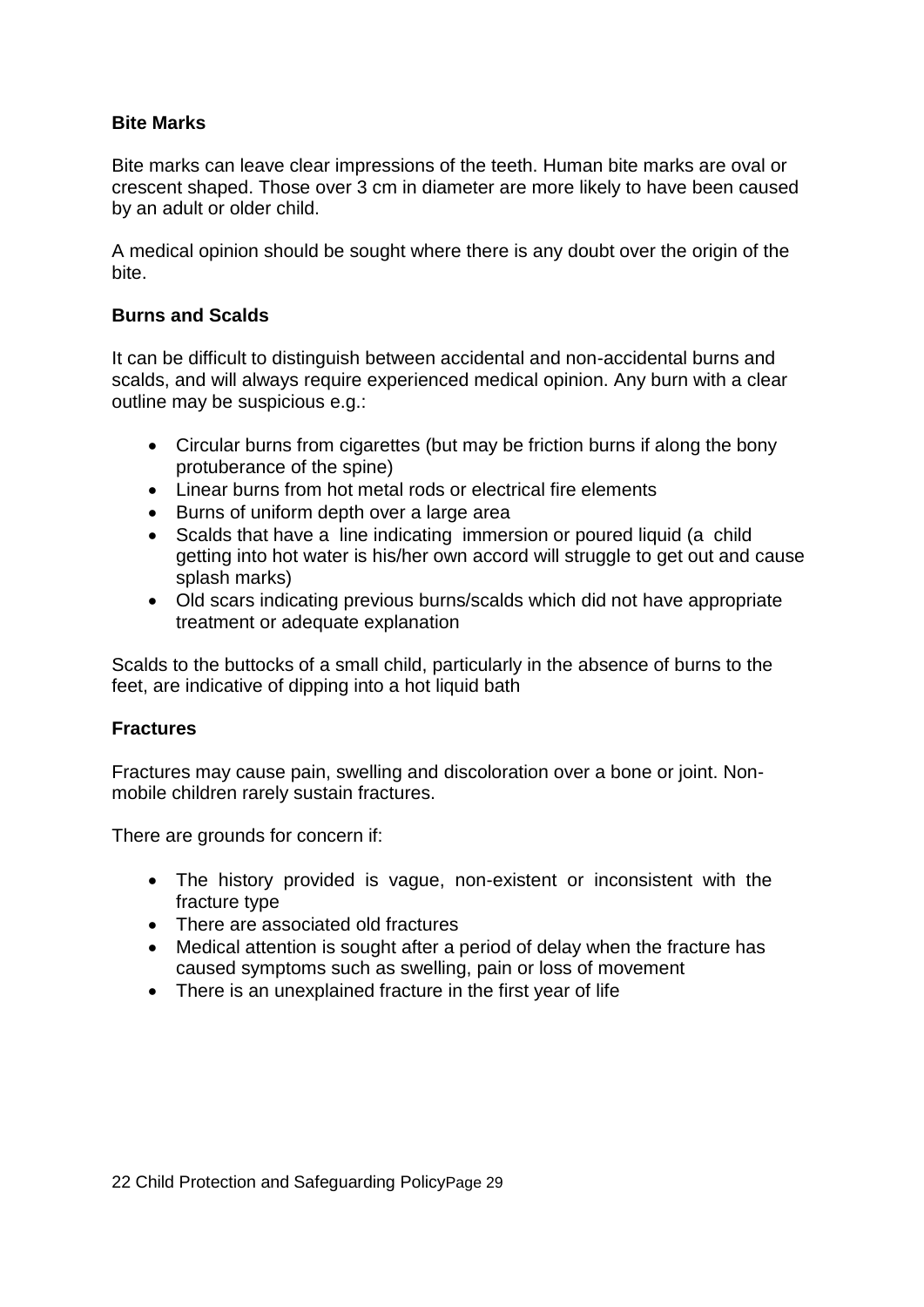#### **Scars**

A large number of scars or scars of different sizes or ages, or on different parts of the body, may suggest abuse.

#### **Recognising Emotional Abuse**

Emotional abuse may be difficult to recognise, as the signs are usually behavioural rather than physical. The manifestations of emotional abuse might also indicate the presence of other kinds of abuse.

The indicators of emotional abuse are often also associated with other forms of abuse. The following may be indicators of emotional abuse:

- Developmental delay
- Abnormal attachment between a child and parent/carer e.g. anxious, indiscriminate or not attachment
- Indiscriminate attachment or failure to attach
- Aggressive behaviour towards others
- Scape-goated within the family
- Frozen watchfulness, particularly in pre-school children
- Low self esteem and lack of confidence
- Withdrawn or seen as a "loner" difficulty relating to others

#### **Recognising Neglect**

Evidence of neglect is built up over a period of time and can cover different aspects of parenting. Indicators include:

- Failure by parents or carers to meet the basic essential needs e.g. adequate food, clothes, warmth, hygiene and medical care
- A child seen to be listless, apathetic and irresponsive with no apparent medical cause
- Failure of a child to grow within normal expected pattern, with accompanying weight loss
- A child thrives away from the home environment
- A child is frequently absent from school
- A child left with adults who are intoxicated or violent
- A child abandoned or left alone for excessive periods

# **Child Sexual Exploitation**

The following list of indicators is not exhaustive or definitive but it does highlight common signs which can assist professionals in identifying children or young people who may be victims of sexual exploitation.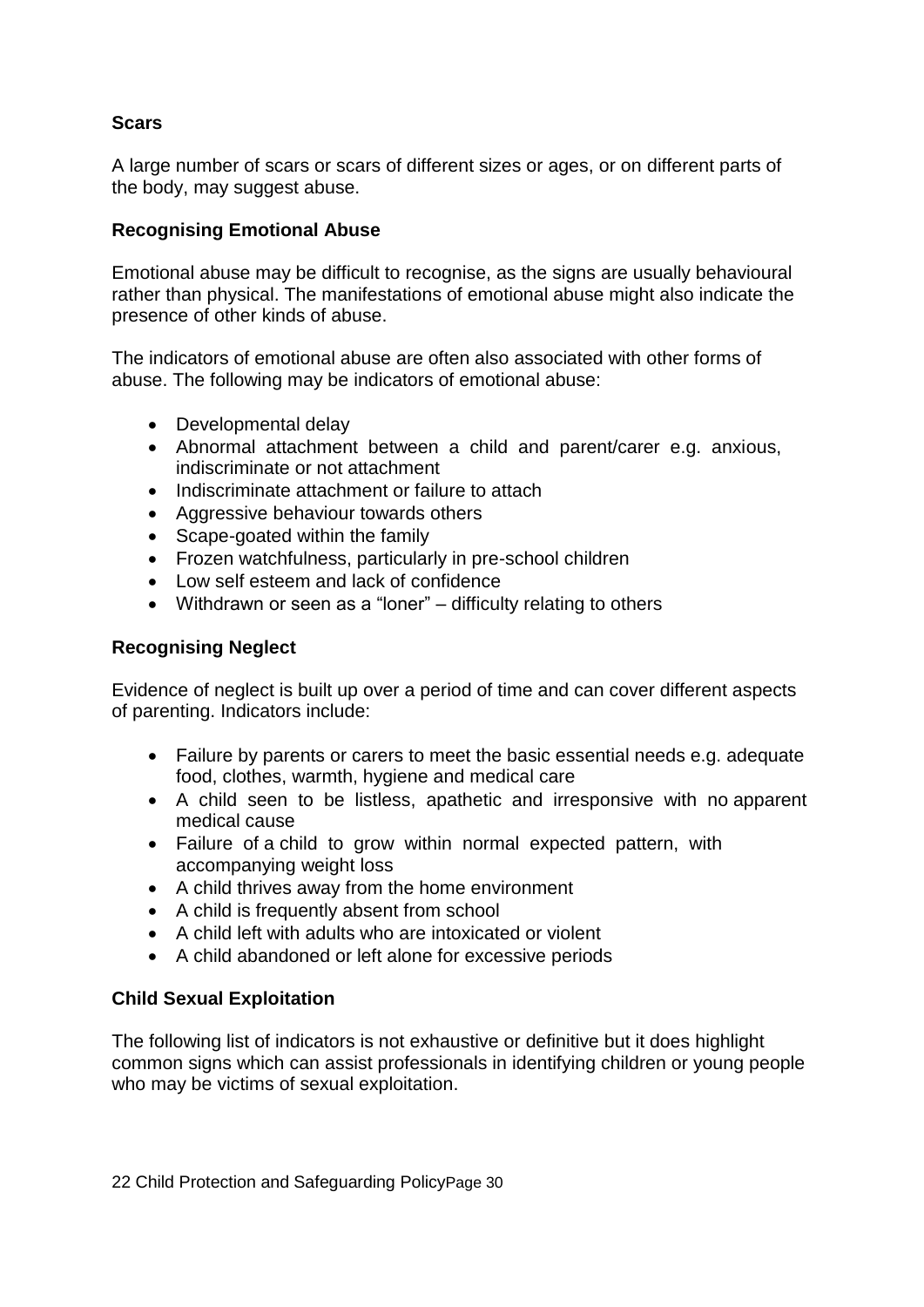Signs include:

- underage sexual activity
- inappropriate sexual or sexualised behaviour
- sexually risky behaviour, 'swapping' sex
- repeat sexually transmitted infections
- in girls, repeat pregnancy, abortions, miscarriage
- receiving unexplained gifts or gifts from unknown sources
- having multiple mobile phones and worrying about losing contact via mobile
- having unaffordable new things (clothes, mobile) or expensive habits (alcohol, drugs)
- changes in the way they dress
- going to hotels or other unusual locations to meet friends
- seen at known places of concern
- moving around the country, appearing in new towns or cities, not knowing where they are
- getting in/out of different cars driven by unknown adults
- having older boyfriends or girlfriends
- contact with known perpetrators
- involved in abusive relationships, intimidated and fearful of certain people or situations
- hanging out with groups of older people, or anti-social groups, or with other vulnerable peers
- associating with other young people involved in sexual exploitation
- recruiting other young people to exploitative situations
- truancy exclusion, disengagement with school, opting out of education altogether
- unexplained changes in behaviour or personality (chaotic, aggressive, sexual)
- mood swings, volatile behaviour, emotional distress
- self-harming, suicidal thoughts, suicide attempts, overdosing, eating disorders
- drug or alcohol misuse
- getting involved in crime
- police involvement, police records
- involved in gangs, gang fights, gang membership
- injuries from physical assault, physical restraint, sexual assault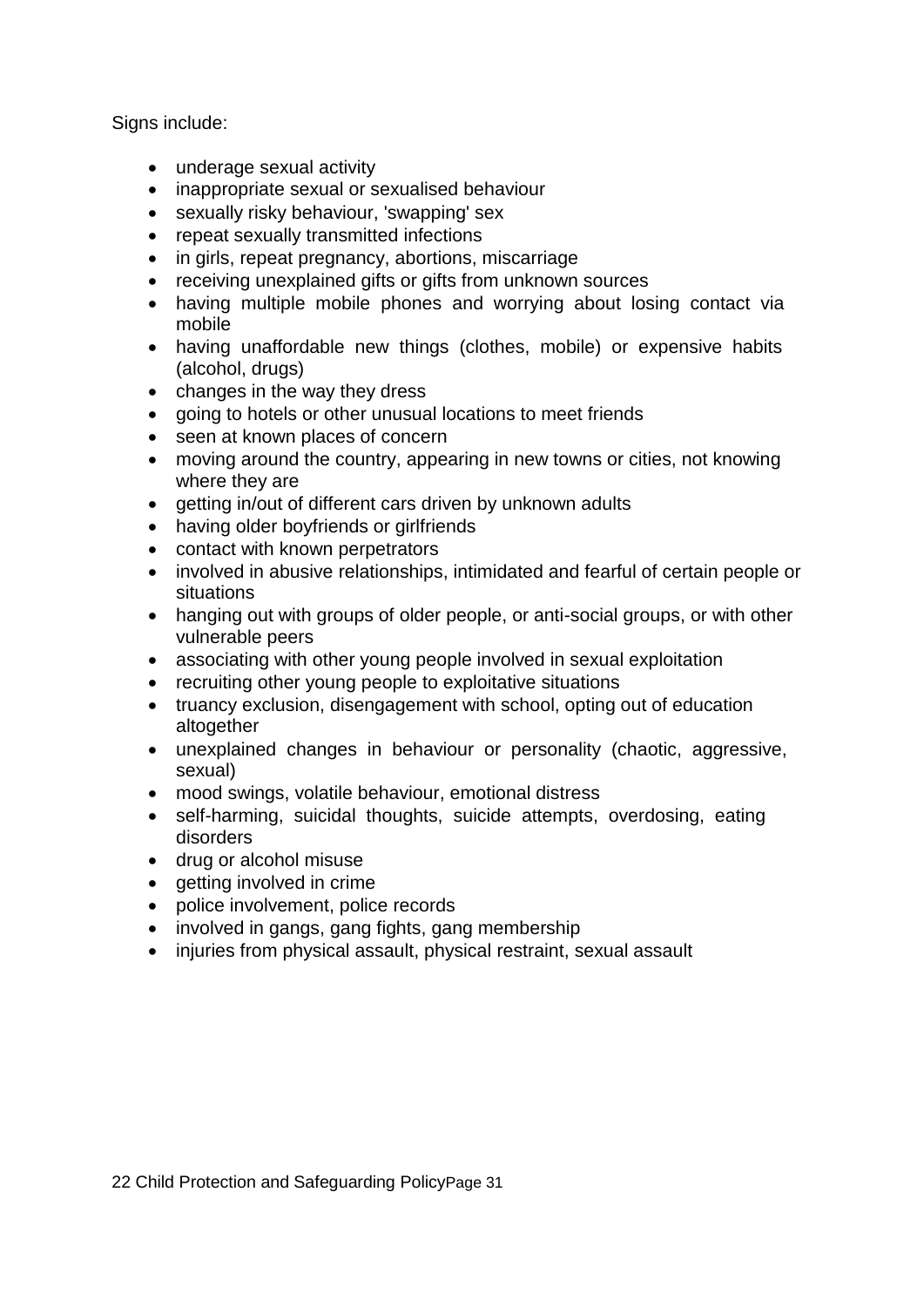#### **Female Genital Mutilation (FGM)**

It is essential that staff are aware of FGM practices and the need to look for signs, symptoms and other indicators of FGM.

#### **What is FGM?**

It involves procedures that intentionally alter/injure the female genital organs for nonmedical reasons.

#### **Four types of procedure:**

- Type 1 Clitoridectomy partial/total removal of clitoris
- Type 2 Excision partial/total removal of clitoris and labia minora
- Type 3 Infibulation entrance to vagina is narrowed by repositioning the inner/outer labia
- Type 4 all other procedures that may include: pricking, piercing, incising, cauterising and scraping the genital area.

# **Why is it carried out?**

Belief that:

- FGM brings status/respect to the girl social acceptance for marriage
- Preserves a girl's virginity
- Part of being a woman / rite of passage
- Upholds family honour
- Cleanses and purifies the girl
- Gives a sense of belonging to the community
- Fulfils a religious requirement
- Perpetuates a custom/tradition
- Helps girls be clean / hygienic
- Is cosmetically desirable
- Mistakenly believed to make childbirth easier

#### **Is FGM legal?**

FGM is internationally recognised as a violation of human rights of girls and women. It is illegal in most countries including the UK.

#### **Circumstances and occurrences that may point to FGM happening are:**

- Child talking about getting ready for a special ceremony
- Family taking a long trip abroad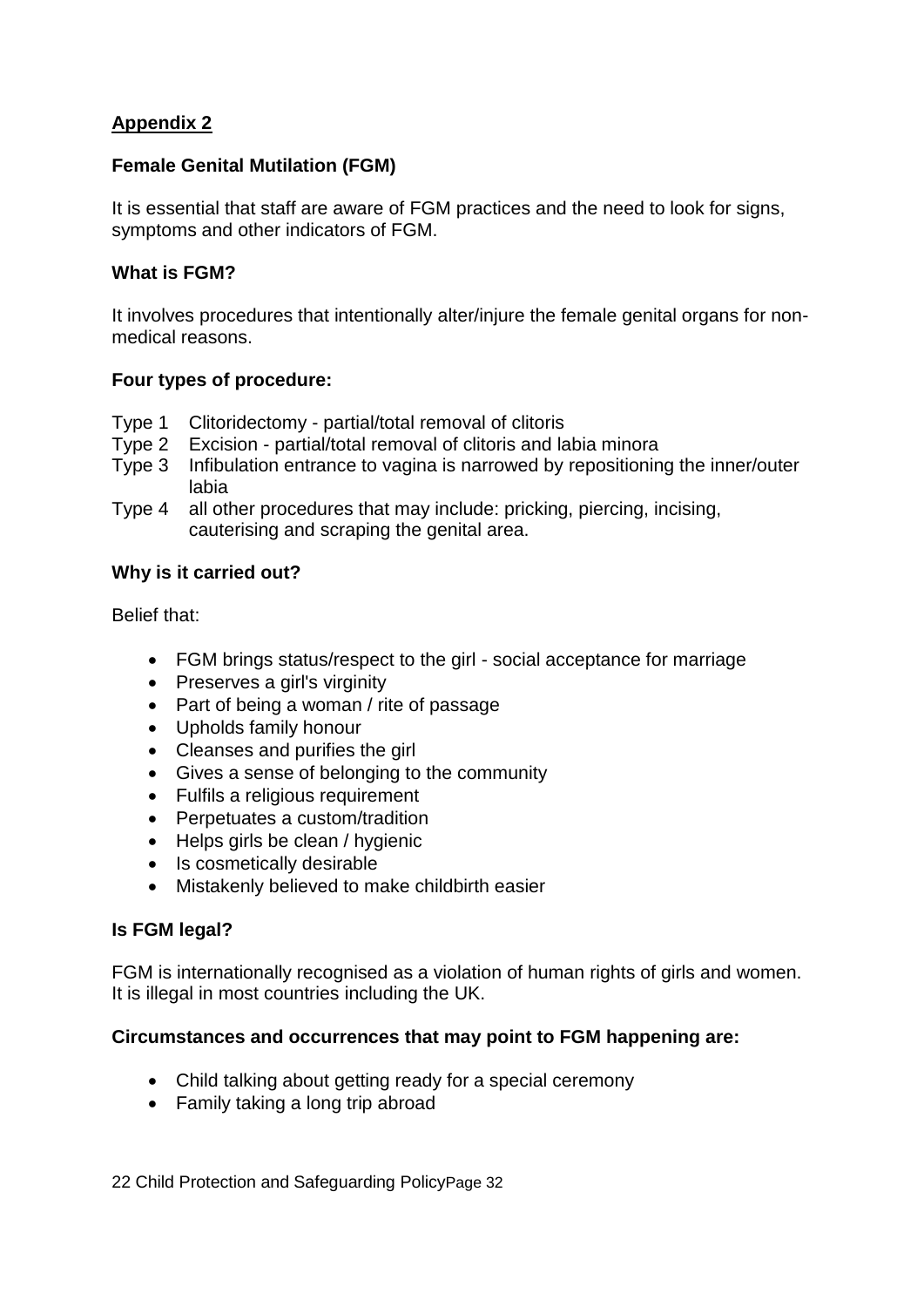- Child's family being from one of the 'at risk' communities for FGM (Kenya, Somalia, Sudan, Sierra Leone, Egypt, Nigeria, Eritrea as well as non-African communities including Yemeni, Afghani, Kurdistan, Indonesia and Pakistan)
- Knowledge that the child's sibling has undergone FGM
- Child talks about going abroad to be 'cut' or to prepare for marriage Signs that may indicate a child has undergone FGM:
- Prolonged absence from school and other activities
- Behaviour change on return from a holiday abroad, such as being withdrawn and appearing subdued
- Bladder or menstrual problems
- Finding it difficult to sit still and looking uncomfortable
- Complaining about pain between the legs
- Mentioning something somebody did to them that they are not allowed to talk about
- Secretive behaviour, including isolating themselves from the group
- Reluctance to take part in physical activity
- Repeated urinal tract infection
- Disclosure

#### **Forced Marriage (FM)**

This is an entirely separate issue from arranged marriage. It is a human rights abuse and falls within the Crown Prosecution Service definition of domestic violence. Young men and women can be at risk in affected ethnic groups. Whistle-blowing may come from younger siblings. Other indicators may be detected by changes in adolescent behaviours. Never attempt to intervene directly as a school or through a third party. Always call either the Contact Centre or the Forced Marriage Unit 020 7008 0151.

With Forced Marriage there is the 'One Chance' rule. It is essential that settings/schools/ colleges take action without delay. Chaz Akoshile, joint head of the Forced Marriage Unit, says "The one thing we always say is to always implement the one chance rule in every case. It is important each case of forced marriage is taken seriously as you may get only one opportunity to make a difference to the potential victim's life. After which time you may then never hear from them again."

A forced marriage is a marriage in which one or both spouses do not consent to the marriage but are coerced into it. Duress can include physical, psychological, financial, sexual and emotional pressure. In the cases of some vulnerable adults who lack the capacity to consent, coercion is not required for a marriage to be forced.

If families have to resort to violence or coercion alluded to above to make someone marry, that person's consent has not been given freely and it is therefore considered a forced marriage.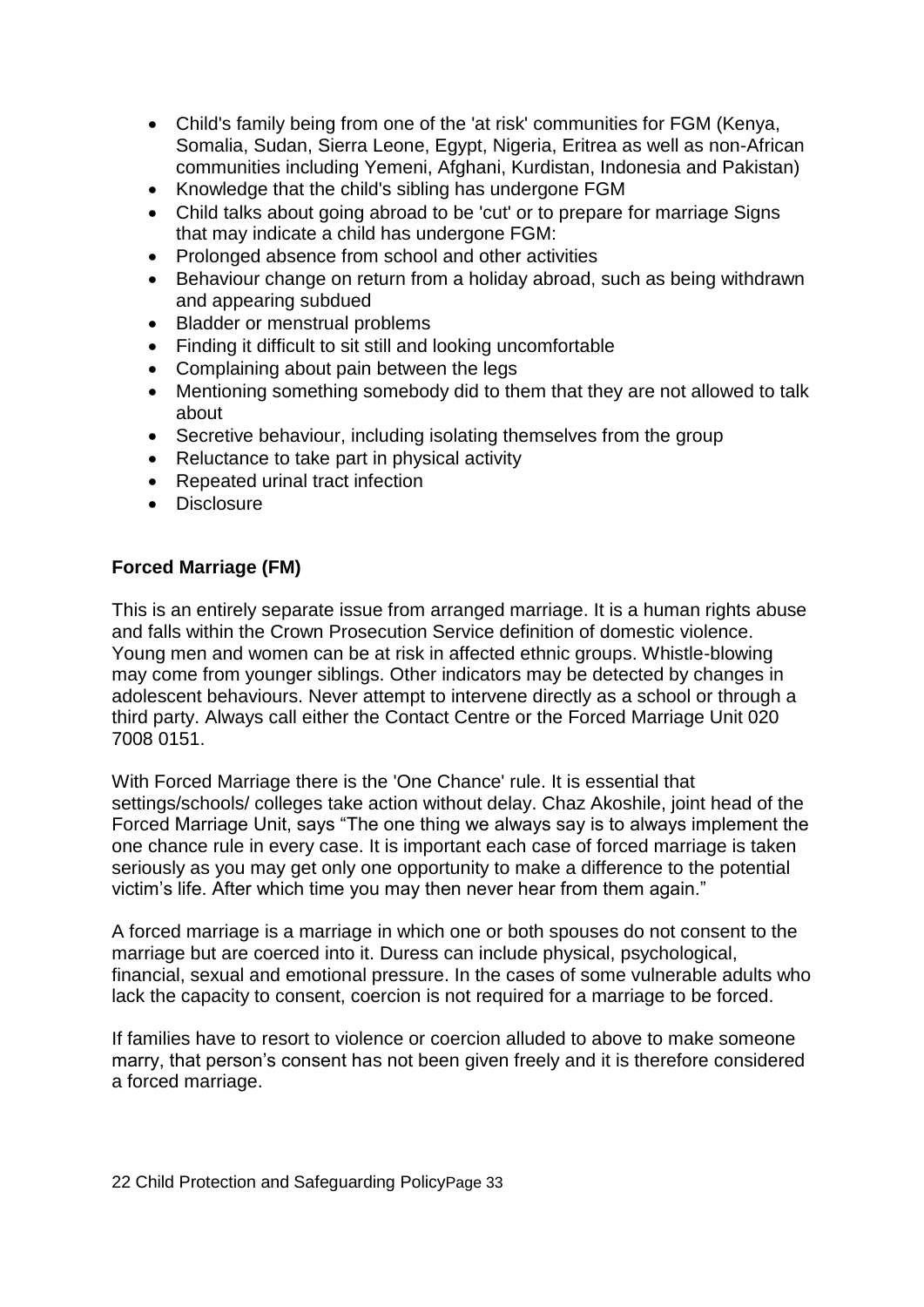Where a person lacks the capacity to consent, an offence is also capable of being committed by any conduct carried out with the purpose of causing the victim to marry, whether or not it amounts to violence threats or any other form of coercion.

A person's capacity to consent can change. With the right support and knowledge, a person with a learning disability may move from a position of lacking capacity to consent to marriage, to having capacity. However, some children and adults with learning disabilities are given no choice and/or do not have the capacity to give informed consent to marriage and all it entails.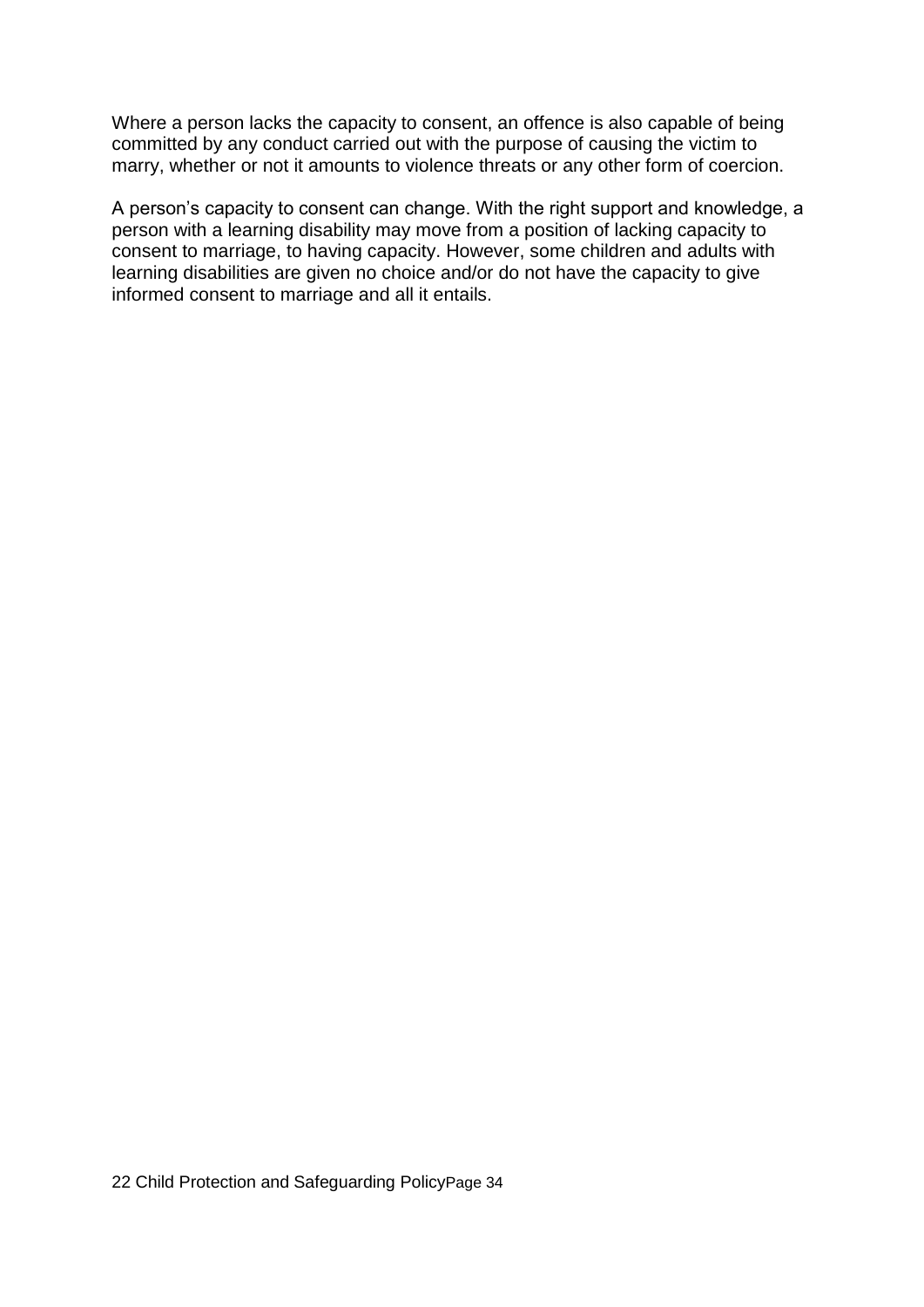#### **PART 1: Logging a concern about a child's safety and welfare (Green Form)**

Please complete this form if you have any concerns about a child. (Pastoral, Medical or Safeguarding)

| <b>Child Name</b>                              |            |  |
|------------------------------------------------|------------|--|
| Day and Date                                   | <b>DoB</b> |  |
| Member(s) of staff noting concern              |            |  |
| Concern (Please describe as fully as possible) |            |  |

| <b>Actions Taken</b> |                      |        |  |
|----------------------|----------------------|--------|--|
| Date                 | Person taking action | Action |  |
|                      |                      |        |  |
|                      |                      |        |  |
|                      |                      |        |  |
|                      |                      |        |  |
|                      |                      |        |  |
|                      |                      |        |  |
| Next Steps           |                      |        |  |
|                      |                      |        |  |
|                      |                      |        |  |

Check to make sure you report is clear now and will also be clear to someone else reading it next year.

# **PLEASE PASS THIS FORM TO THE DESIGNATED SAFEGUARDING LEAD**

(Designated person to complete Part 2 below)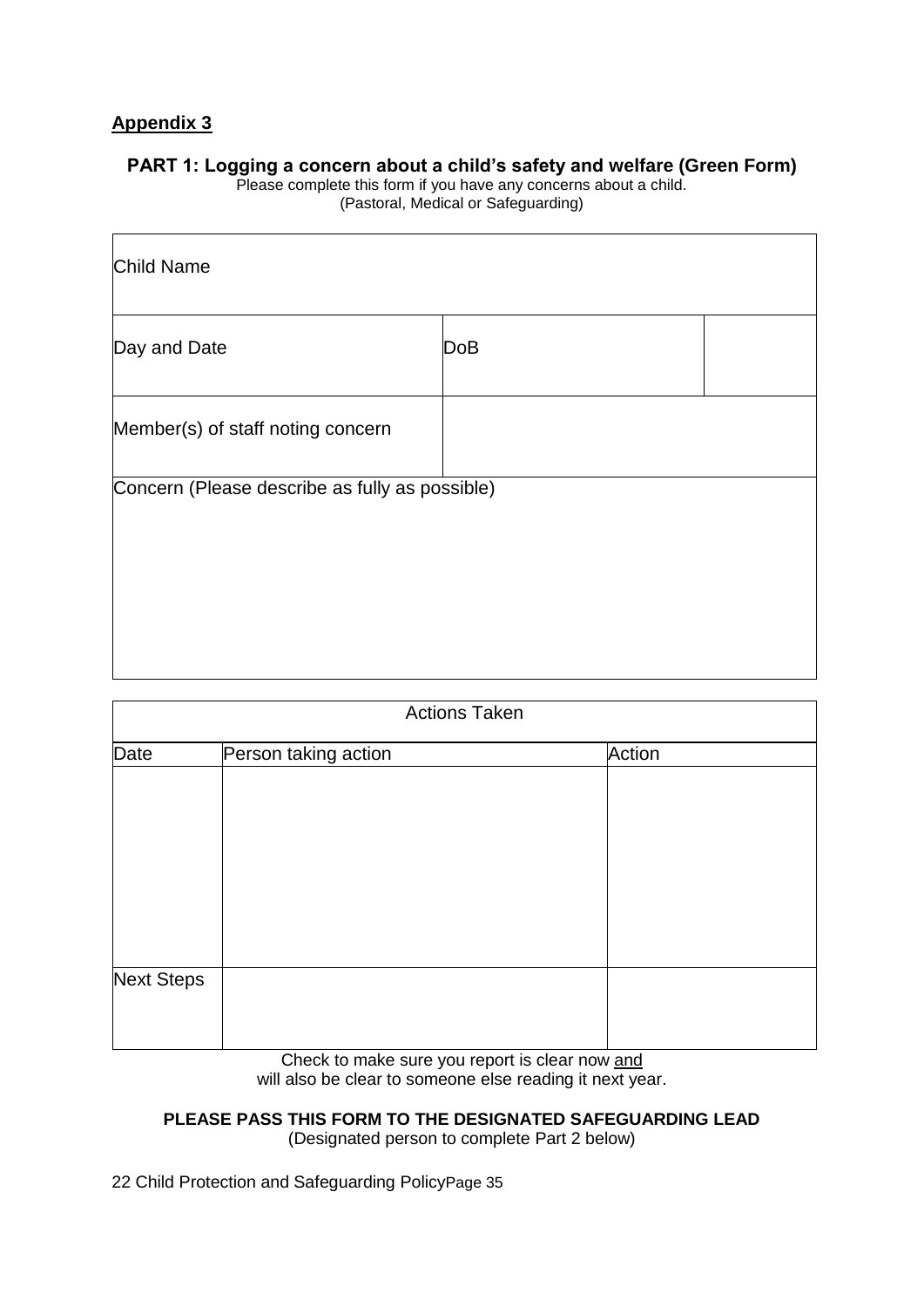# **Part 2: Iqra School Follow up Disclosure/Concern (Blue) Form (for use by Designated Safeguarding Lead)**

| Time & date information<br>received by DSL, and from<br>whom                                                                                                   |  |
|----------------------------------------------------------------------------------------------------------------------------------------------------------------|--|
| Any advice sought by DSL<br>(date, time, name, role,<br>organisation & advice<br>given)                                                                        |  |
| Action taken (referral to<br>children's services/<br>monitoring advice given to<br>appropriate staff/ CAF etc)<br>If decision not to refer,<br>justify reason. |  |
| Note time, date, names,<br>who information shared<br>with and when etc.                                                                                        |  |
| Parent's informed Yes/No<br>and reasons<br>Outcome of any meetings                                                                                             |  |
| <u>Outcome</u>                                                                                                                                                 |  |
| Record names of<br>individuals/agencies who<br>have given you<br>information regarding<br>outcome of any referral (if<br>made)                                 |  |
| Where can additional<br>information regarding<br>child/ incident be found?<br>(e.g. child's file, serious<br>incident book)                                    |  |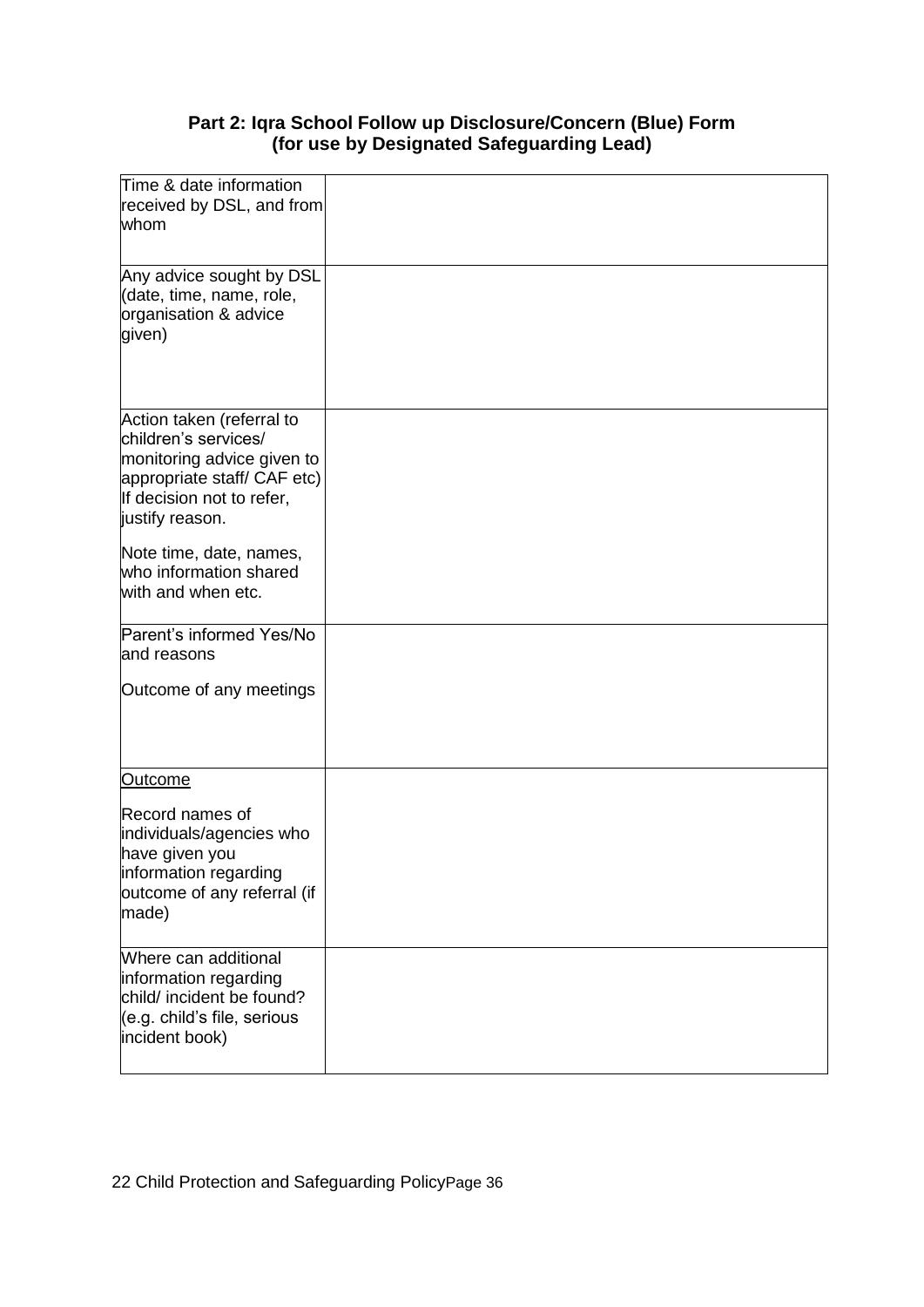#### **Iqra Primary School Referral process for Safeguarding Concerns**



#### FLOW CHART FOR RAISING SAFEGUARDING CONCERNS ABOUT A CHILD AT IQRA PRIMARY SCHOOL

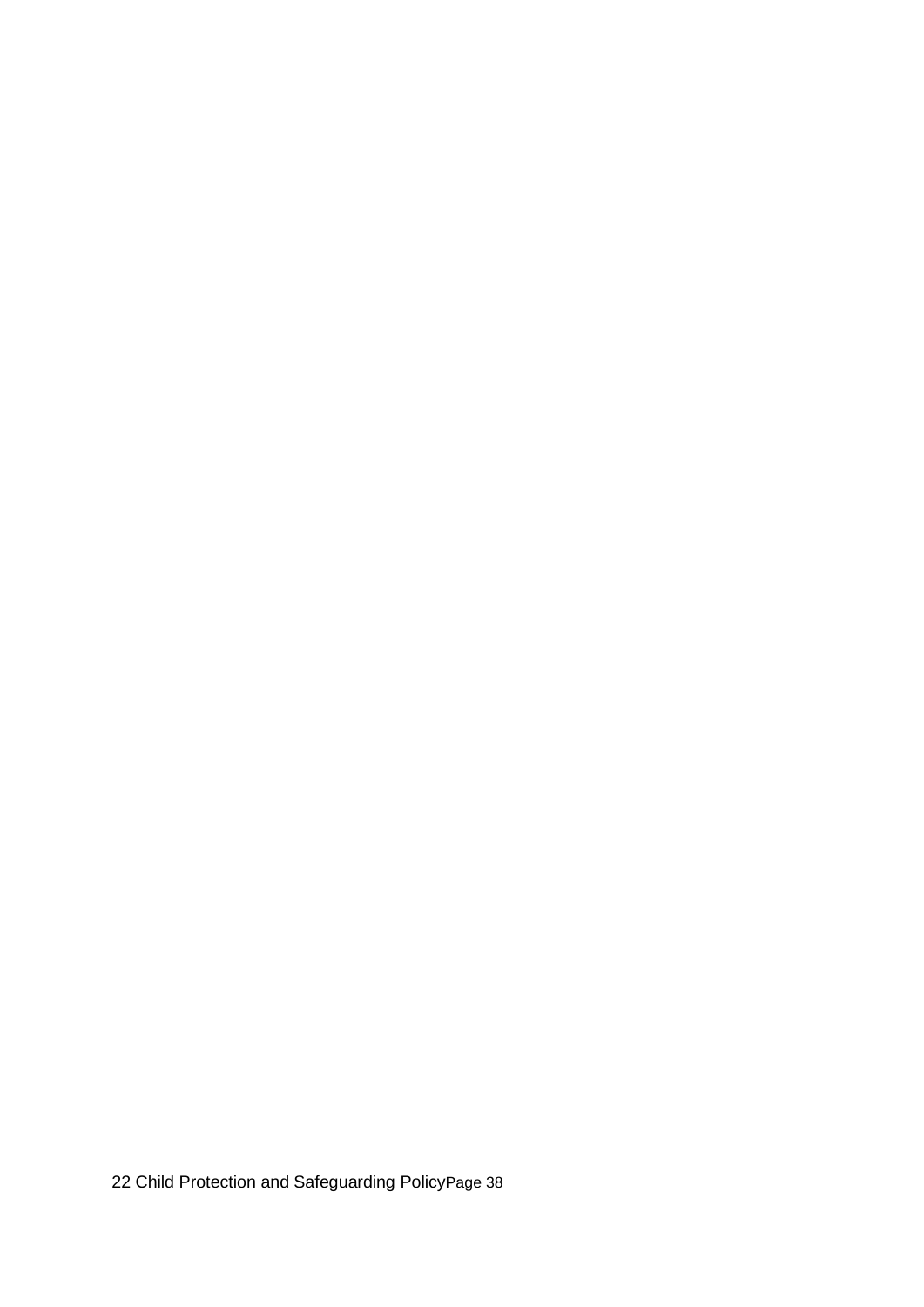#### **Allegations of abuse made against teachers and other staff**

#### **Initial**

Dealing with allegations: need to use common sense and judgment

#### **Some rare allegations**

Serious Allegations: require immediate intervention by children's social care service and/or police. The local authority Designated Officer should be informed of all allegations

# **Step 1**

The head teacher or chair of governors should immediately discuss the allegation with the local authority Designated Officer (John Nixon, Slough Safeguarding Children Board, designated officer)

#### **Step 2**

Investigation. Local authority Designated Officer may ask the case manager to provide or obtain relevant additional information

#### **Step 3**

There may be situations when the case manager will want to involve the police immediately

Where there is no such evidence, the case manager should discuss the allegations with the local authority Designated Officer

In straightforward cases, the investigation should normally be undertaken by a senior member of the schools staff under the supervision of the local authority Designated Officer and case officer

# **Step 4**

The power to suspend is vested in the proprietor of the school, or governing bodies of the school or college who are the employers of staff at the school or college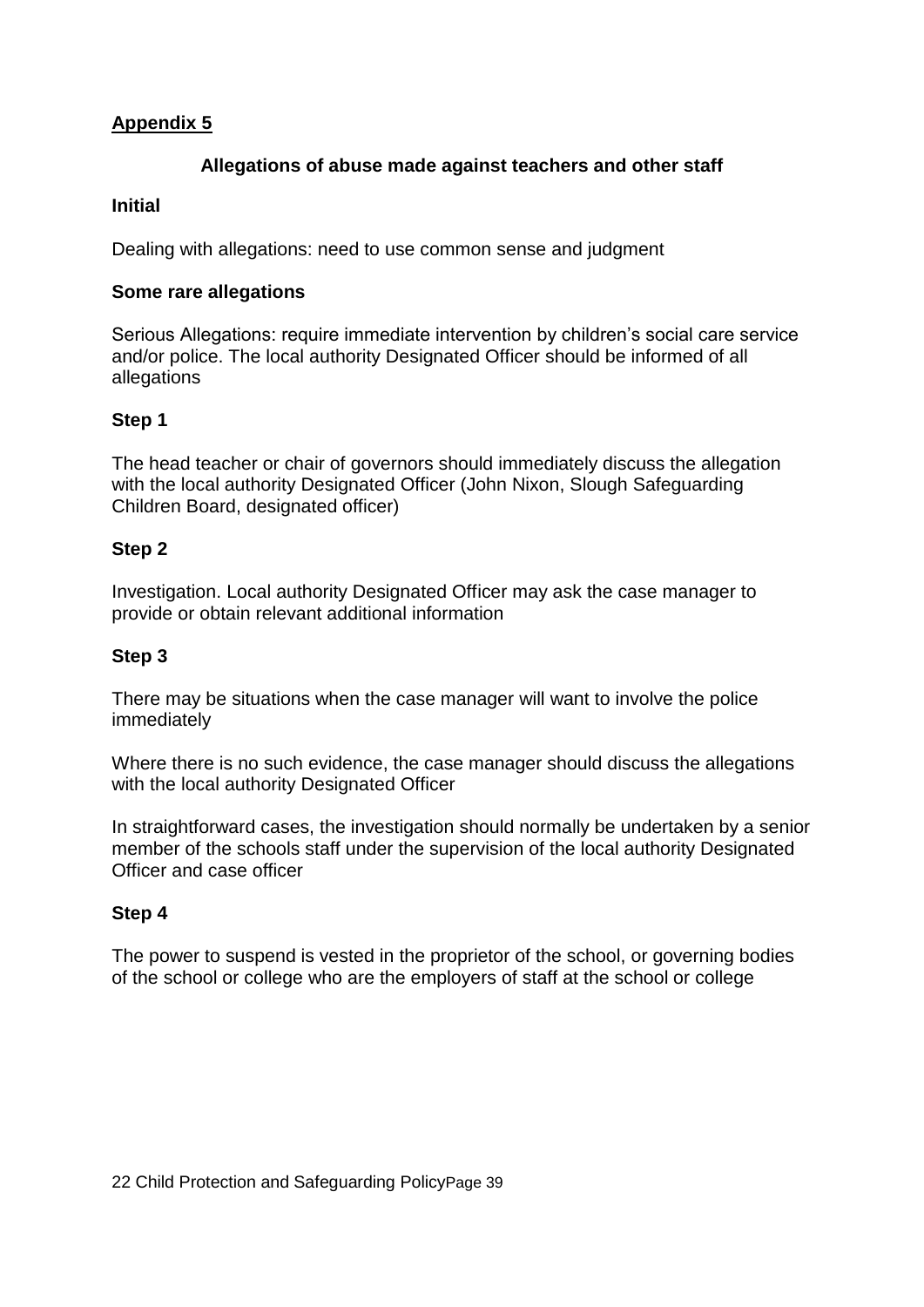#### **What to do in the event of an eSafety concern**

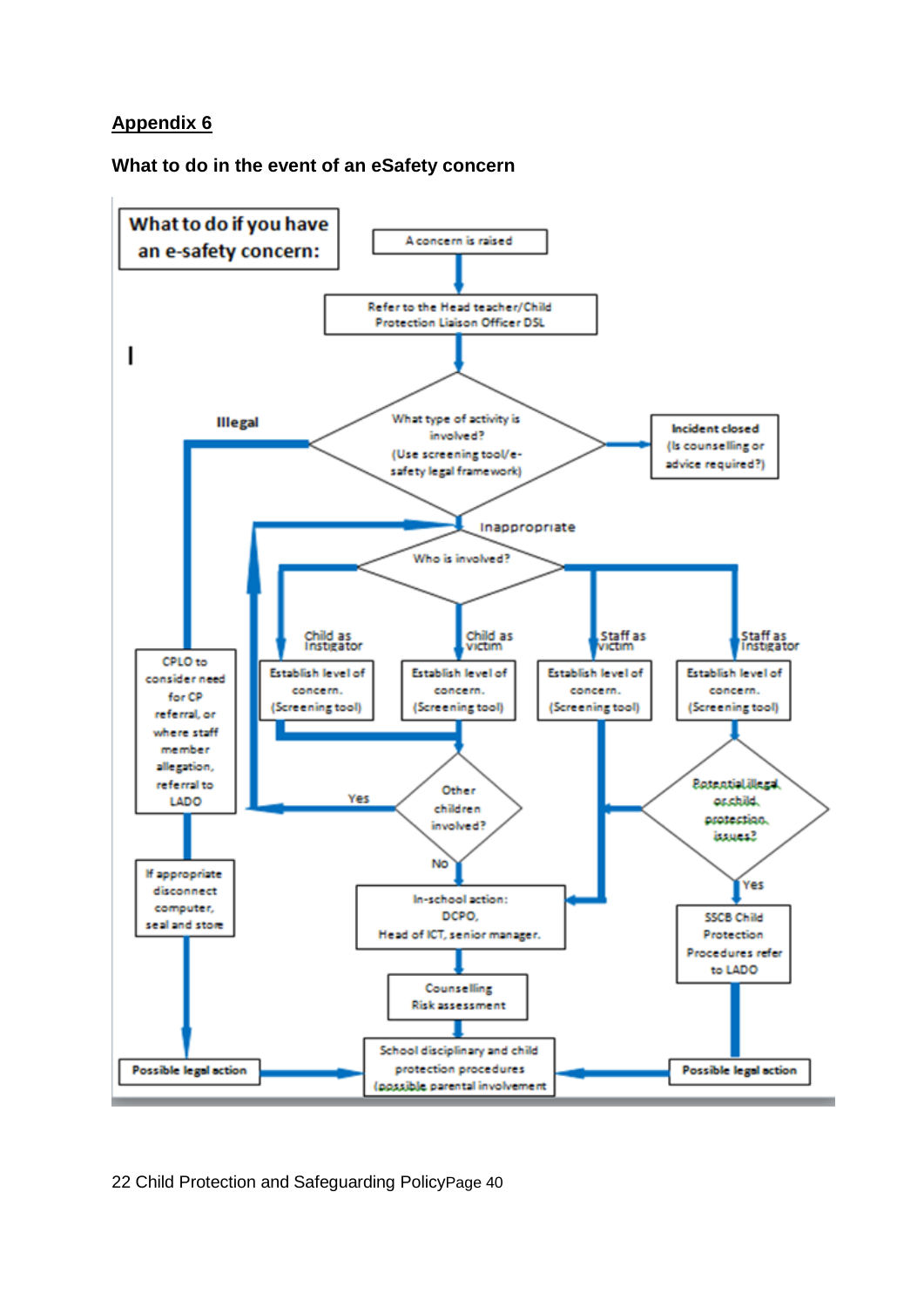#### **Disqualification under the Childcare Act 2006 Guidance from February 2015**

On 26th February 2015, the government issued new guidance which replaces the October 2014 document and clarifies the position with regard to schools. The guidance can be downloaded here:

[www.gov.uk/government/publications/disqualification-under-the-childcare-act-2006](http://www.gov.uk/government/publications/disqualification-under-the-childcare-act-2006)

#### **Who is covered by 'Disqualification under the Childcare Act 2006'?**

#### **Staff**

Staff are covered by the Act if they are employed and/or provide childcare in either the early years or later years.

- Early Years means from birth until 1st September following a child's fifth birthday i.e. up to and including reception age.
- Later Years means children under the age of 8.

#### **Who is not covered?**

Staff such as caretakers, cleaners, drivers, transport escorts, catering and office staff, who are not employed to directly provide childcare, are not covered by the legislation.

Anybody involved in any form of health care provision for a child, including school nurses, and local authority staff, such as speech and language therapists and education psychologists are not covered by the legislation. School governors and proprietors are not covered by the legislation.

#### **What should schools do?**

Schools should make staff aware of the disqualification guidance by recording these checks on the Single Central Record or maintaining a separate record

#### **Identifying staff who may be 'disqualified by association'**

In order to identify cases where a staff member working in relevant childcare settings may be disqualified 'by association', schools must ask only relevant staff to provide, to the best of their knowledge, information about someone who lives or is employed in their household.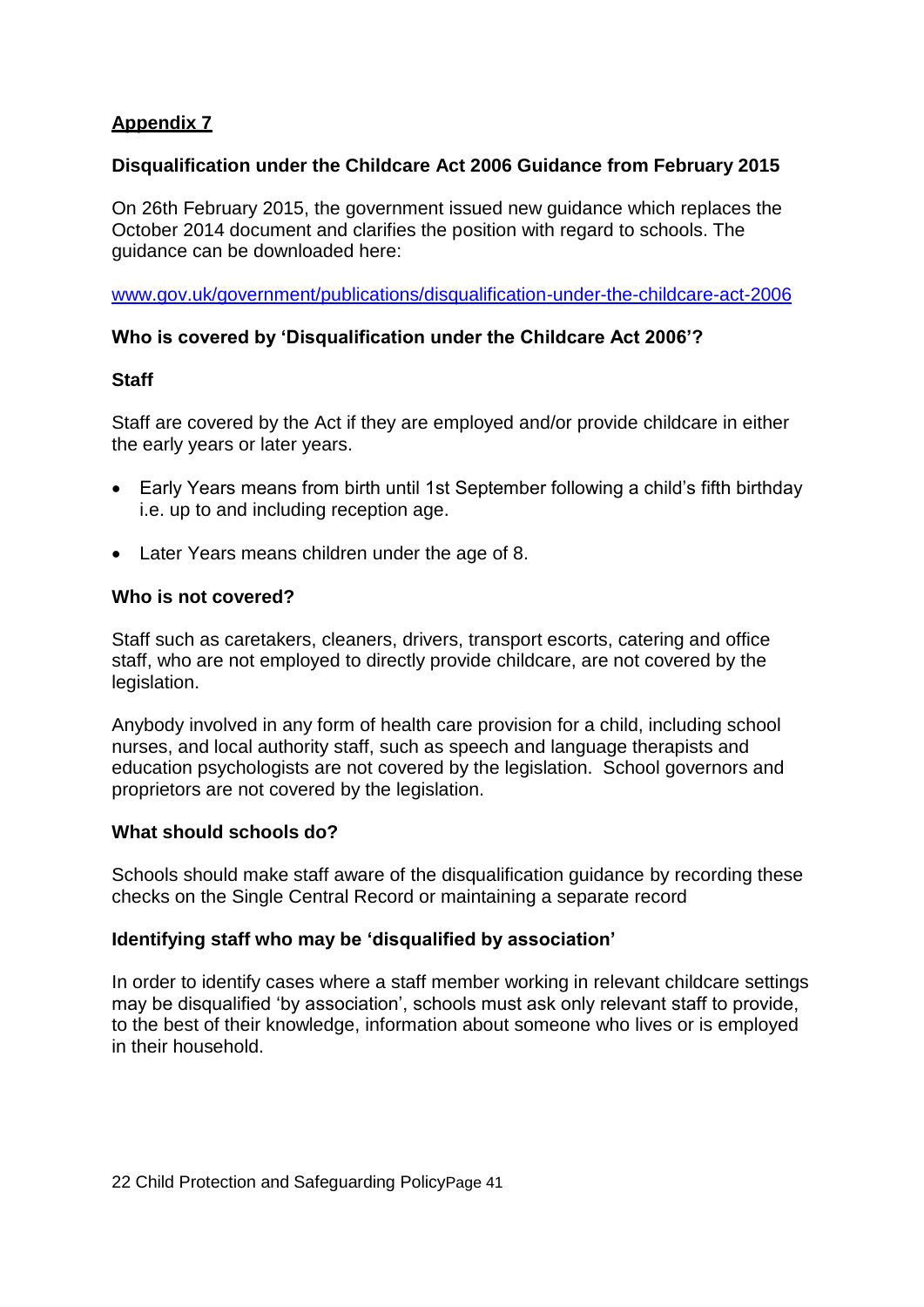#### **What should schools do when staff indicate they may be disqualified?**

The first step should be to contact the school's HR provider, legal provider, LADO, safeguarding lead officer or advisor and explain the circumstances.

If the school is satisfied that the staff member is 'disqualified by association', they should inform Ofsted and explain to the member of staff that they may apply to Ofsted for a waiver.

Although a school must not continue to employ an individual who is disqualified, it does not imply that individuals are prevented from working in a school in any other setting.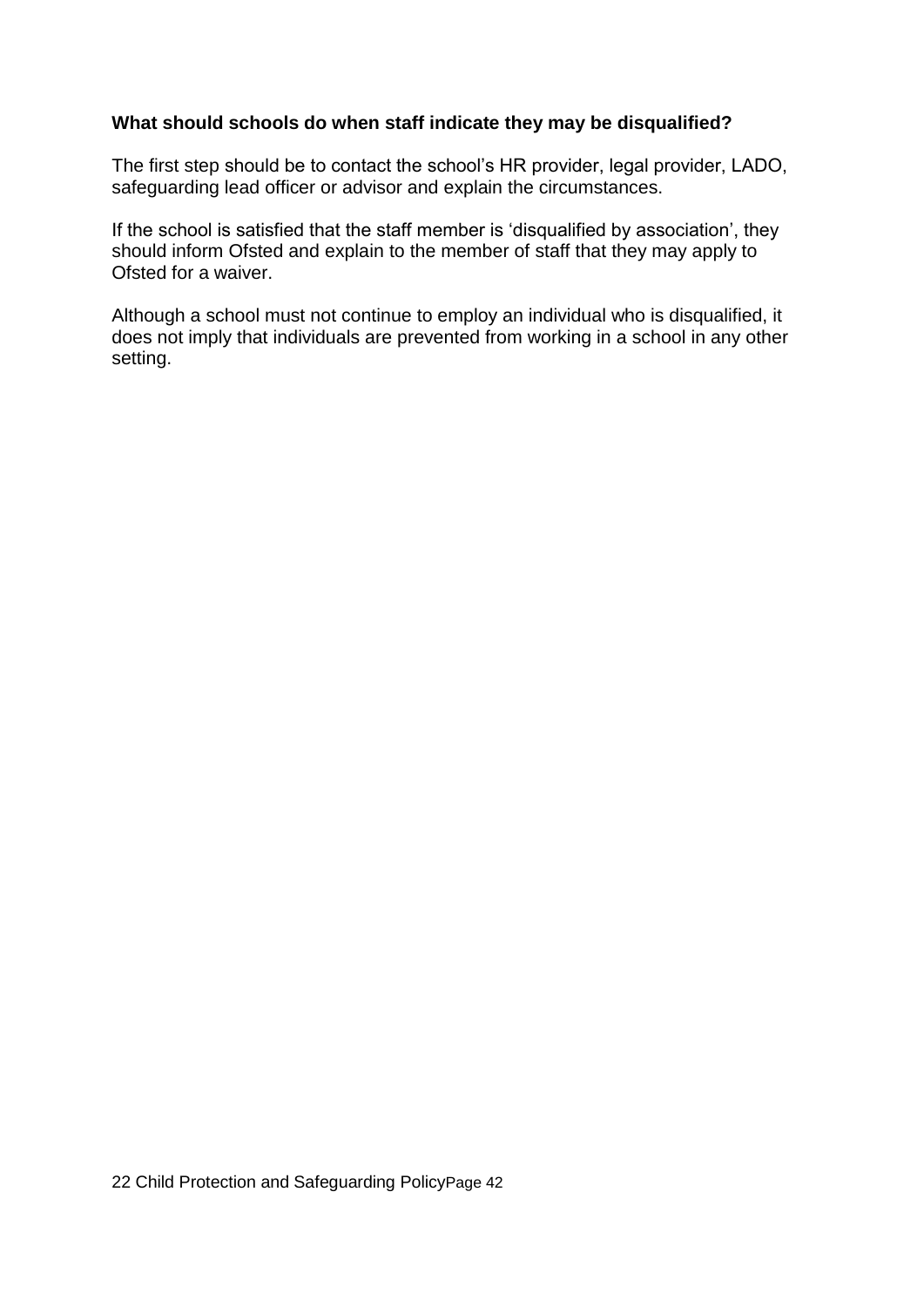#### **Flowchart of when and how to share information**